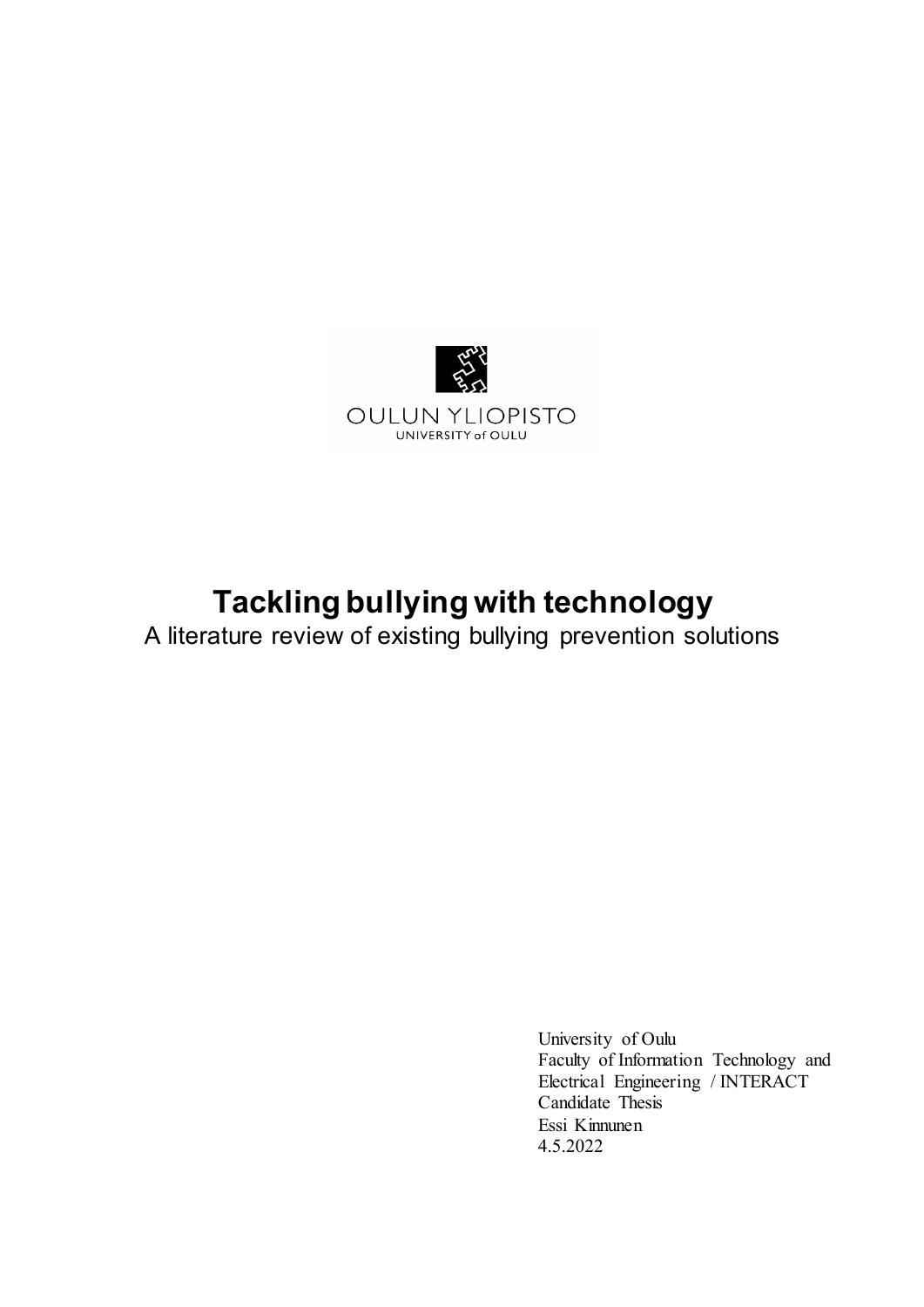## Abstract

Bullying is a serious problem that affects people all around the world, particularly children. The consequences of bullying are so severe that the issue cannot be set aside. There are multiple ways to tackle bullying, and in recent years technology has been brought up as a possible solution. There are different kinds of technological solutions that have different points-of-view to the issue and on how to solve it.

The research method applied in this thesis was a literature review of the technological solutions that have been developed to battle bullying. The purpose of the study was to examine and describe the existing bullying prevention technologies and their distinctive features. Two databases were used to gain material for this study, and through very strict exclusion criteria and several analyses from over 2000 search results, 15 articles were included in this study.

Bullying and cyberbullying as concepts are explained. The study results pointed out four groups of possible solutions to bullying: Serious Games, anti-bullying apps, bullying detecting algorithms, and solutions that combine more than one type of technology as well as one group for cyberbullying. These groups are presented with suitable examples and their identified distinctive characteristics.

#### *Keywords*

Bullying; Cyberbullying; Online harassment; Children; Adolescent; Youth; Teenager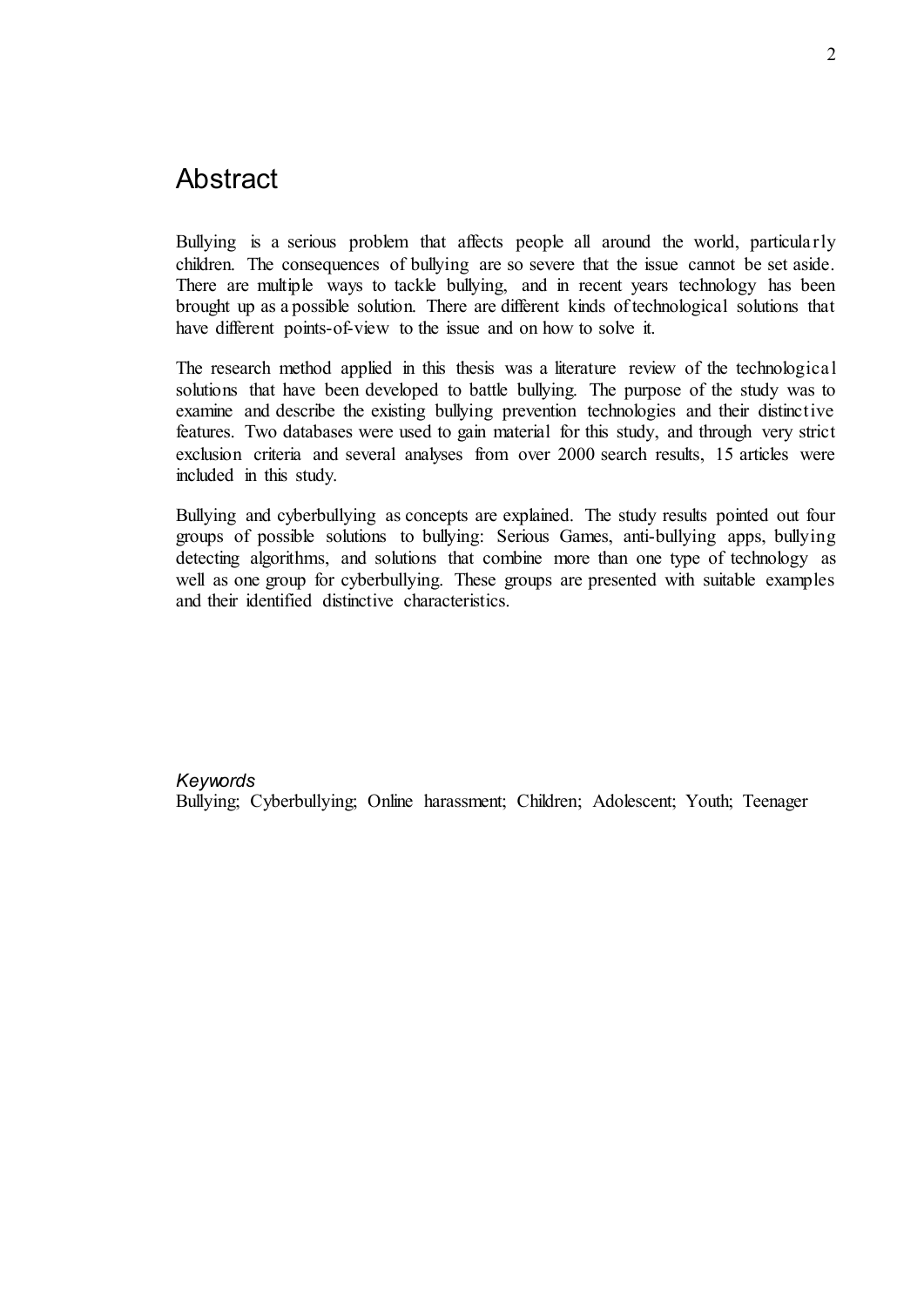## Contents

| 4.1 Existing solutions for tackling bullying with technology and their |  |
|------------------------------------------------------------------------|--|
|                                                                        |  |
|                                                                        |  |
| 4.3                                                                    |  |
|                                                                        |  |
|                                                                        |  |
|                                                                        |  |
|                                                                        |  |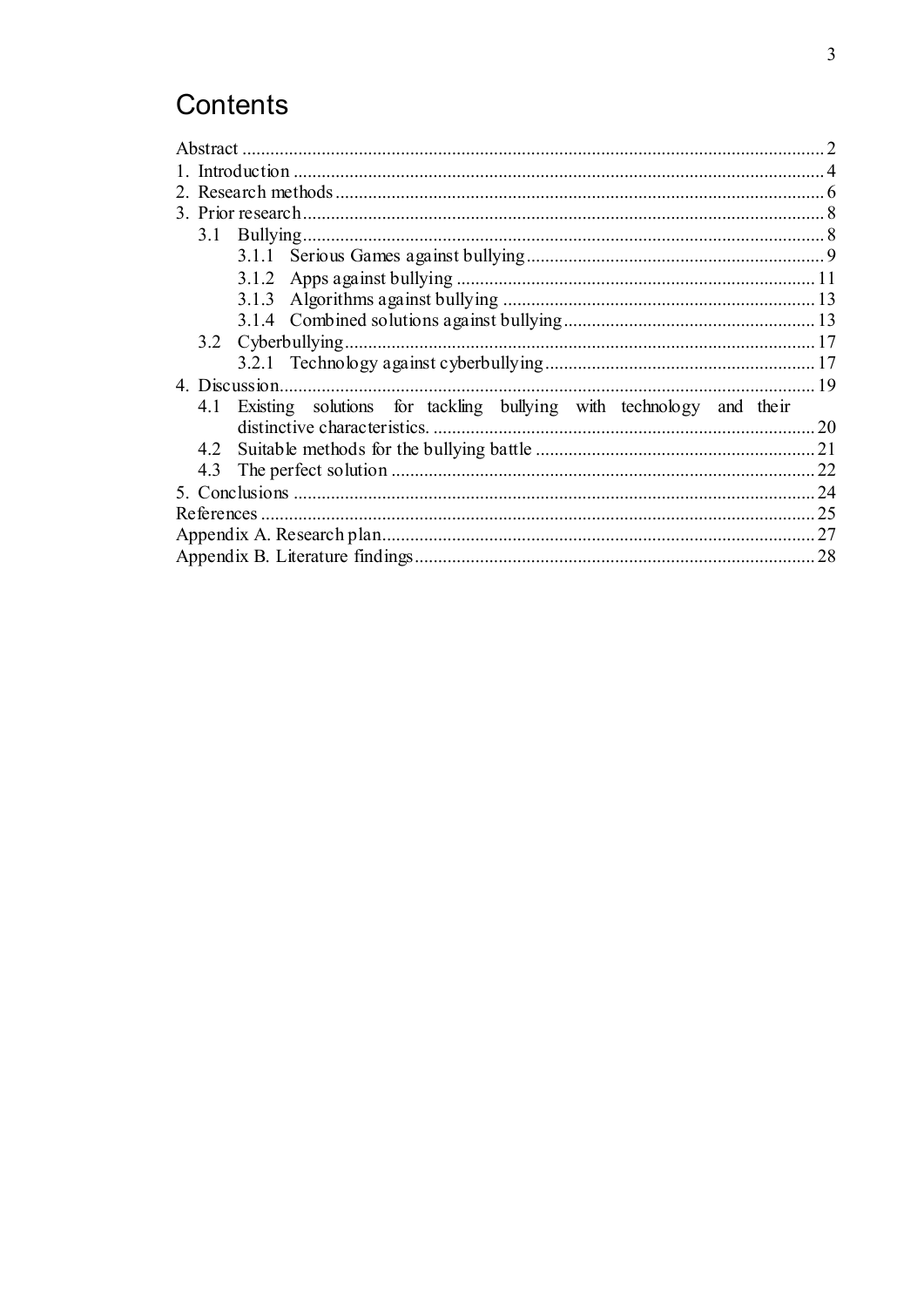## 1. Introduction

Bullying is a serious, world-wide problem that affects a multitude of people, especially children and teenagers. It is a phenomenon that increasingly concerns the entire society (Raminhos et al., 2015). Over 50 percent of students around the world are said to be involved in some form of bullying, either as a victims, bullies, or bystanders (Calvo-Morata et al., 2020). School bullying is a very common problem among children and teenagers. It causes many negative consequences and is one of the main reasons for depression among adolescents (Gao & Ye, 2019). Bullying needs to be stopped no matter where or how it happens, and everybody, especially adults, should be taking action to make sure the younger generations can grow up without the fear of being bullied (Hall, Jones, Paiva, & Aylett, 2009; Iivari et al., 2021).

In Finland, a widely known bullying prevention strategy used at schools is the KiVa antibullying program by Yang and Salmivalli (2015). Research data shows that the program does help reduce bullying cases, and many other studies, such as the one by Neo and others (2018), have even used the KiVa program (Yang & Salmivalli, 2015) as a base for their research because there is concrete data that the program has made a significant difference. Not only has the program reduced bullying incidents, but it has also made a difference in the anxiety and depression levels among Finnish children, which has led to better academic results and higher self-esteem.

One issue that is raised by the KiVa -program (Yang & Salmivalli, 2015) is the lack of cyberbullying prevention—at least there is little mention of it. Children use computers and smartphones even during the school day, so the online aspect of bullying cannot be forgotten any longer. While technology certainly brings a lot of advantages to schools, it also brings many problems, with only one of them being cyberbullying as stated by Cohen and her research group (2014). Although the results of the KiVa program (Yang & Salmivalli, 2015) seem good, bullying has not disappeared from Finnish schools, which means we cannot solely rely on the KiVa program any longer. Other, more technologyfocused methods could contribute to a more positive outcome in this situation.

In addition, bullying can be seen as a wicked problem, which means that the problem can eventually be impossible to solve. Wicked problems are issues that are made up of many independent, incomplete factors that are difficult to define and would require a deep understanding of all the stakeholders (Interaction Design Foundation, 2021). That does not mean that attempts should not be made to find ways of dealing with the issue, it just means that the problem of bullying is so inherently difficult that there are no any easy fixes or solutions that would work for every situation and all around the world. There are no definitive answers to wicked problems, and the suitability of solutions differs based on the individuals (Interaction Design Foundation, 2021).

Recently bullying has been much discussed in the Finnish media. There are currently many on-going discussions (f. ex. Kantola, 2021) concerning bullying and how it should be taken into consideration even on the level of legislation. These discussions were brought up once again because of recent incidents where bullying became incontrollable and the consequences were devastating. The court cases currently on the news prove that this issue is not a minor thing and that the current actions are not sufficient anymore (Kantola, 2021).

Technology has become a huge part of our life and it is also widely used in schools. Therefore, technology has also been brought up as a solution to tackle bullying, but none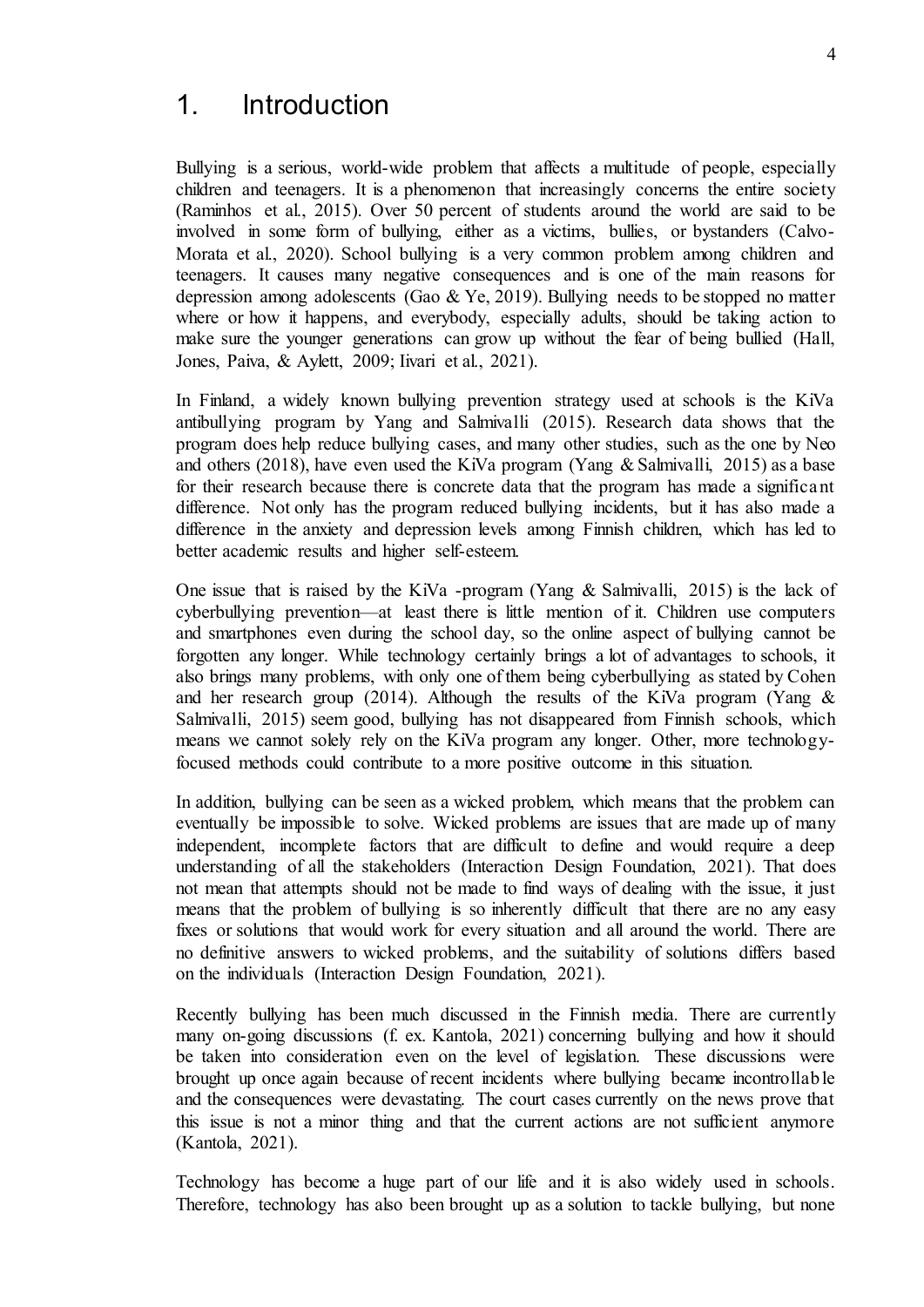of the proposed solutions have yet seen much use. There are solutions like Serious Games (e.g., Calvo-Morata et al., 2020) as well as different kinds of apps (e.g., Neo, Teo, & Boon, 2018) and algorithms (e.g., Ye, Shi, Ferdinando, Seppänen, & Alasaarela, 2020) that can be used to deal with bullying.

The aim of this study is to examine and describe the bullying prevention strategies from a technological point of view. The research question of this study is "*What are the existing solutions for tackling bullying with technology in the literature and what are their distinctive characteristics?*" This study is a literature review, and the kinds of solutions found from suitable literature are listed with examples. The prior research starts with the definition of bullying, and after the previously mentioned listed solutions, there is a short narrative on cyberbullying—should cyberbullying be considered as bullying or as an entirely separate thing, and how technology can be used to tackle it. The study ends with a discussion concerning the found solutions and a proposition of what could be the most suitable solution.

I conducted the literature review as part of a bigger project called "Make-a-Difference" at the University of Oulu, INTERACT Research unit. The Make-a-Difference project is a four-year project funded by the Academy of Finland, and the project started in January 2020. The project aims to understand critical design and making identities among children and has focused on designing solutions for tackling school bullying together with the children.

The Make-a-Difference project aims to understand and facilitate the emergence of critical designer and maker identities among children. This will be accomplished by exploring and engaging in critical design and making activities together with children.

The results of this literature review were first published in "CHI Against Bullying: Taking Stock of the Past and Envisioning the Future" by Iivari and her research group (2021). In this candidate thesis, I present different kinds of bullying prevention solutions that I identified from the material gained through literature searches.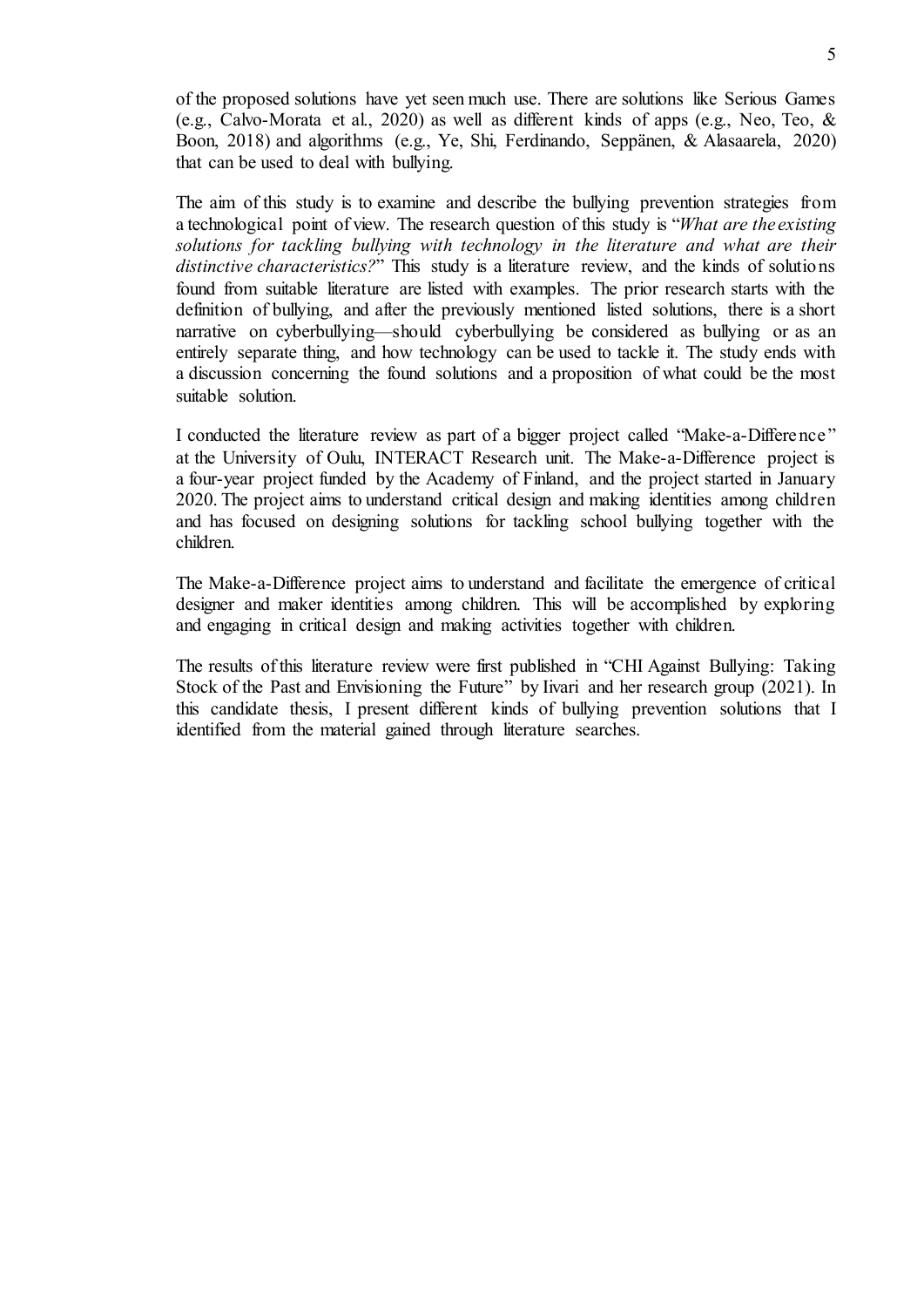## 2. Research methods

Research material was collected from the ACM digital library and Scopus. ACM Digital library was chosen first because it includes the most important human interaction related journals and conferences. Although bullying has been much studied in many different fields of study, in this research it was decided to limit the material searches only to human interaction related journals and conferences, so that the results would only demonstrate how much this issue has been studied in relation to this field. It would not benefit this study to include papers from a variety of fields since this issue has been greatly studied.

The first searches were made in ACM to find what has generally already been done when it comes to combining bullying with technology. The keywords used in these first searches were bullying, technology, school bullying, children, adolescent, teenager, young people, prevention, and cyberbullying. The literature searches were limited to papers written in English and published between the years 2005 and 2021. The searches were made with the advanced search function, and the keywords needed to be found in the article title, the abstract, or in the keywords. The data retrieval yielded 1599 results, which were sorted by relevance and skimmed through. The reasons for excluding most of the papers included the main group of participants in the mentioned study not being children or minors, the article referred to some other sort of bullying or violence rather than school-related bullying, and technology was not used as a prevention tool. At this point the literature Excel sheet included 25 articles. The keywords used were found useful and offered some insight into what existing solutions and tactics are already in use. However, the number of papers was deemed too low.

Scopus was used to perform more searches with the same keywords and exclusion criteria. The data retrieval from Scopus yielded 1815 results. In addition, based on the results of the first searches, more suitable articles were found by using the snowball method. The reasons for excluding some papers were the same as listed above, but also if the article did not have any relation to the field of computer science and IT. All the relevant articles were added to one Excel sheet, and in the end the Excel sheet included 146 articles. Out of the 146 articles, 76 are from computing disciplines and 70 from other suitable disciplines. The research workflow is presented in figure 1 below.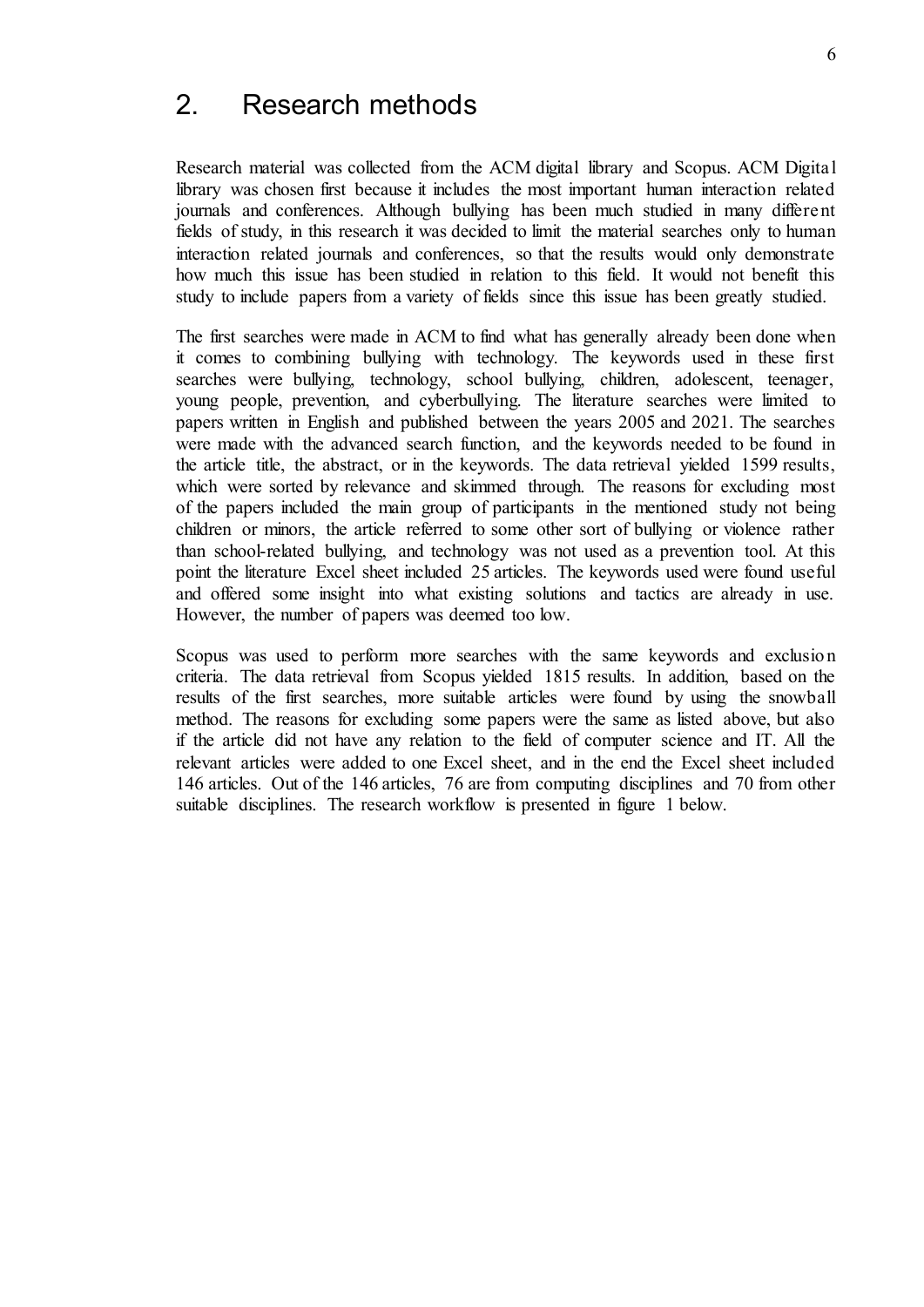

**Figure 1.** Research material workflow

The articles were divided into five categories: bullying in general, technology, cyberbullying, methods, and bullying prevention/intervention strategies (Iivari et al., 2021). The categories were then analysed again based on the research questions in this literature review, and based on the analysis, in total 15 articles were selected to this study. The 15 articles that were chosen present clear possible solutions against bullying. At this point most of the articles were excluded since they did not provide any concrete solutions to bullying, as the technology presented in these articles was used as a data-collecting method instead of as a solution or the solutions were presented by someone else and only evaluated in the article. However, the solutions presented in this study are only examples of possible solutions and there are countless numbers of articles that could have been included as well. The technologies recognized by this study are later divided into groups to help identify their distinctive characteristics. The articles used in this study are listed in Appendix B.

Additional searches were made in Scopus to gain more information about bullying in general. These searches were not limited to any special journal, conference or field and the main goal was to find how to define bullying as a concept. Two articles were included and used for that purpose.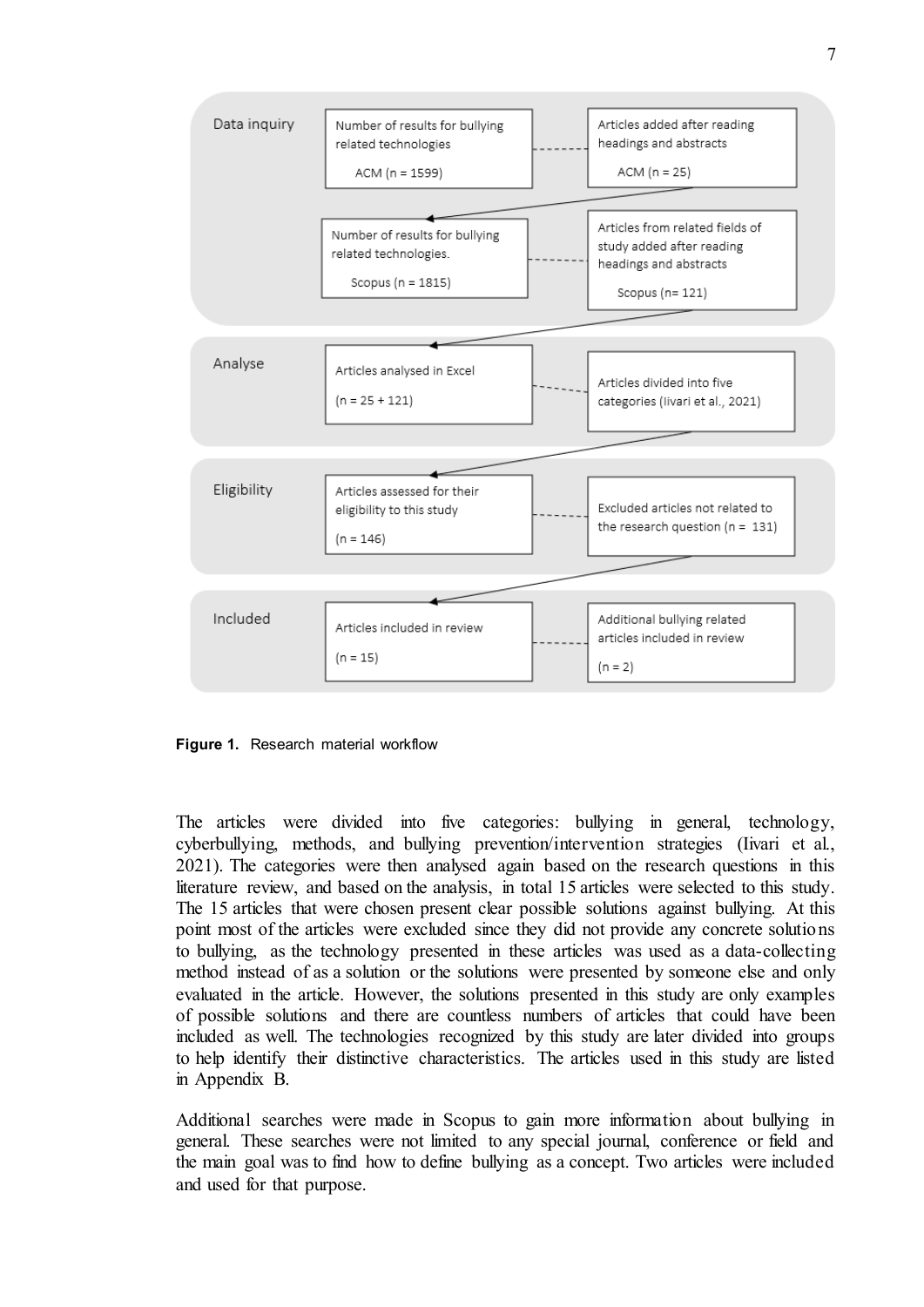## 3. Prior research

The prior research chapter starts with the important definition of bullying. The chapter details how bullying is described in the literature and how the problem is currently being dealt with in Finland. The main part of the chapter focuses on the technological solutions against bullying. Cyberbullying is addressed separately from traditional bullying, and the possible solutions against cyberbullying are also separately presented.

#### 3.1 Bullying

A widely used definition of bullying by Dan Olweus (2013) defines bullying as a form of aggressive behaviour against those who cannot for some reason defend themselves. Bullying is making other people feel less of themselves by, for example, calling them names or even physical violence. According to Olweus (2013), bullying is a type of aggressive behaviour that includes intentionality to hurt, repetition over a period of time, and imbalance of power between the bully and the victim.

As stated in the introduction, the KiVa anti-bullying program (Yang & Salmivalli, 2015) is currently highly used in Finnish schools (Yang & Salmivalli, 2015). The program aims to reduce bullying by not only focusing on bullies and victims but also by providing the bystanders with means to intervene (Neo et al., 2018). The KiVa program (Yang & Salmivalli, 2015) emphasizes the role of bystanders in the bullying process by trying to encourage them to support their victimized classmates and friends rather than staying silent or supporting the bullies.

The KiVa program (Yang & Salmivalli, 2015) consists of two parts: the *universal actions* and *indicated actions*. The universal actions are targeted to the entire school through lessons and anti-bullying computer games. The indicated actions are means to tackle the bullying incidents that have already happened. These include, for example, discussions and steps for the school administrators and students to take.

Like the games in the universal actions of KiVa (Yang & Salmivalli, 2015), there are many that are similar, and those games are one of the ways bullying can be tackled by technology. Different technological solutions against bullying exist, and the ways in which they are designed to have an effect also varies. Some of the solutions focus on raising awareness among children and teaching them how it feels like to be bullied or to be the bully. Some of the solutions want to provide children with strategies on how to act or tools for what to do when a bullying situation occurs.

Through material searches four groups of digital prevention solutions against traditional bullying were identified: Serious Games, anti-bullying apps, bullying detecting algorithms, and solutions that combine more than one type of technology. Cyberbullying and how to deal with it are discussed in chapter 3.2.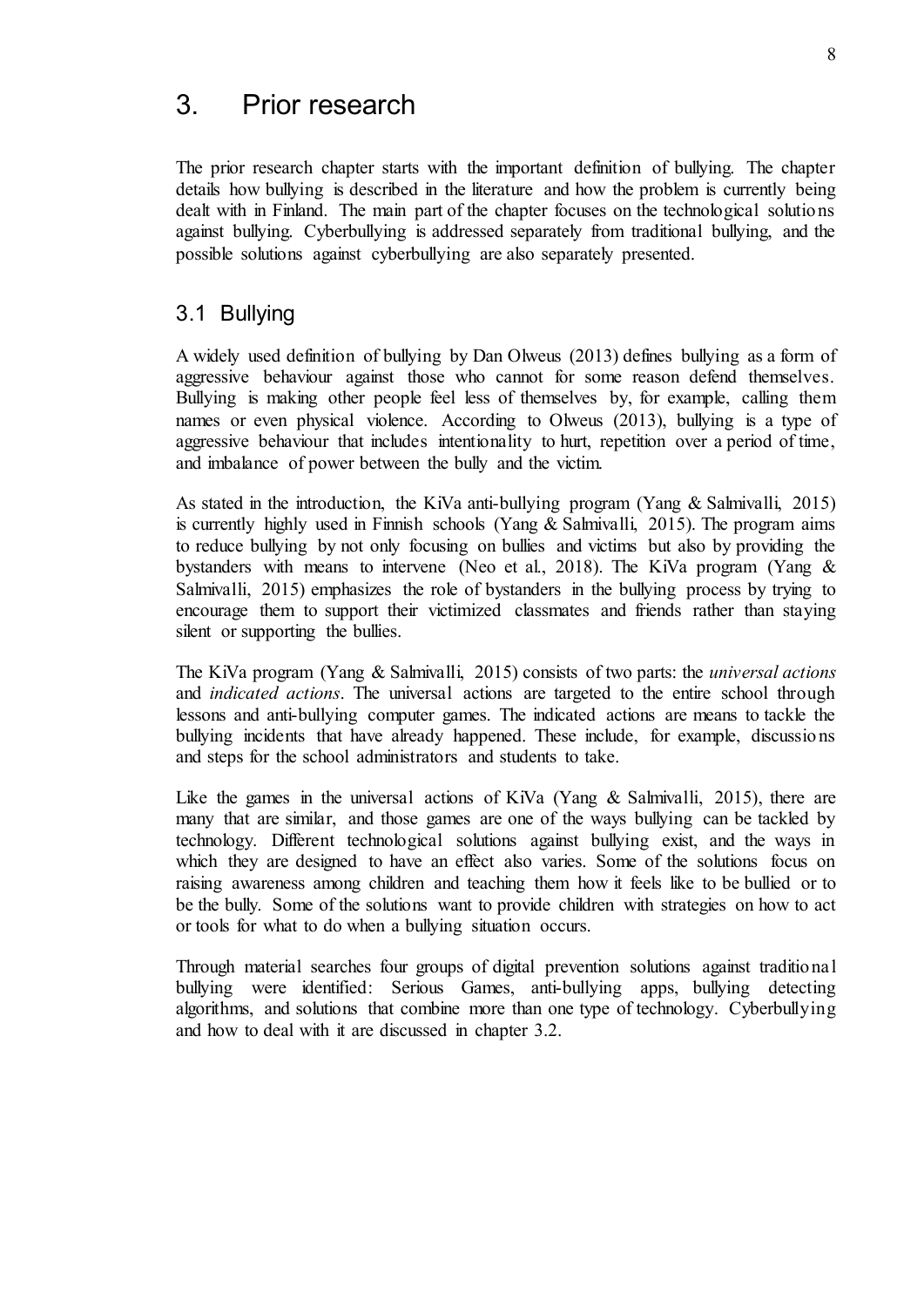#### 3.1.1 Serious Games against bullying

**Serious Games** against bullying are interactive applications that combine the technology of entertaining videogames with a higher purpose (Raminhos et al., 2015). In this case, the higher purpose is preventing bullying. According to Marsh (2011), as referred to by Kolić-Vehovec and others (2020), Serious Games are digital games, virtual environments, or media that use stories and gameplay to affect the players' actions and well-being.

*Conectado* is a Serious Game made to increase awareness on bullying and cyberbullying, developed by Calvo-Morata and others (2020) in Spain. Unlike in some other games, in Conectado the children play only in the role of a victim. It focuses on helping the children to better understand the actual feelings the victims have in bullying situations. Knowledge and information concerning bullying is not seen as important as the feelings the developers want the players to understand. Creating empathy towards the victim is the main goal of the game. (Calvo-Morata et al., 2020.)

The Conectado game is said to be a classic "adventure videogame" (Calvo-Morata et al., 2020). In the game, the students live a day in the life of a high-school student. The story proceeds through the choices made in dialogue options, and different choices lead to different outcomes. Conectado is targeted to 12–17-year-old students. (Calvo-Morata et at., 2020.)

Kriglstein with her research group (2020) developed **two prototypes of Serious Games** to grow awareness among children about the consequences of bullying. The games were tested by 29 Austrian students aged 11–15 years. In these games the players are put in the role of a bystander in order to see how they themselves could make a difference in those situations. The role of the bystanders can be easily forgotten, but the reactions of bystanders can have a major impact on the situation as well. (Kriglstein et al., 2020.)

The two prototypes had different terms of gameplay (Kriglstein et al., 2020). In one game the players were guided quite strictly from one situation to another, and in the other the players could freely move around in the game world, but the idea of the games was still the same. They wanted to point out how the bystanders can affect a bullying situation with their actions by either accepting the bully's behaviour by not interfering or by helping the victim. (Kriglstein et al., 2020.)

*School of Empathy* is a Serious Game developed by Instituto Tecnológico de Castilla y León Burgos in Spain as a part of an EU-funded *eConfidence* (2020) project. The eConfidence (2020) project started in November 2016 and aims to answer whether Serious Games are an effective instrument of behaviour change in children.

The *School of Empathy* -game consists of minigames that present various situations that happen at school, and the players need to choose a reaction from a list of alternatives in each situation. The situations are presented in three different perspectives: the victim, the bully, and the bystander. The idea behind the game is to provide the children with knowledge about what is an appropriate reaction in a bullying situation and how they can make a difference with their behaviour. (Kolić-Vehovec, Smojver-Ažić, Martinac Dorčić & Rončević Zubković, 2020.)

*FearNot!* is a virtual learning environment aimed at the battle against bullying (Hall et al., 2006). The idea behind of FearNot! is to help children come up with suitable coping strategies by placing them into virtual bullying situations. In FearNot!'s virtual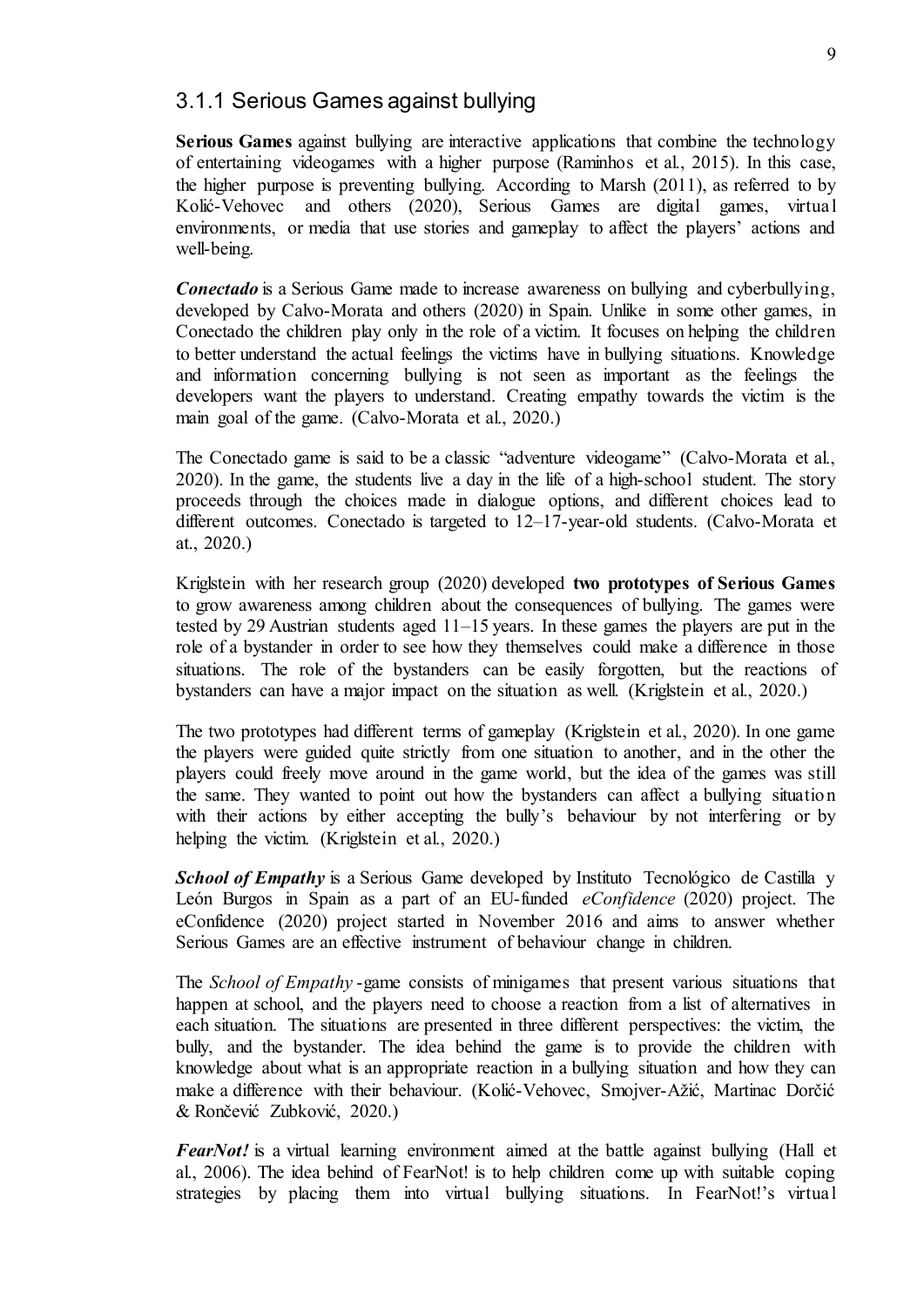environment, the children can safely go through bullying scenarios that might occur in everyday school life. The bullying situations include physical bullying, verbal bullying, and social exclusion. The FearNot! -software has been tested by over 800 8–12-year-old children in the United Kingdom and Germany. (Hall et al., 2006, Hall et al., 2009.)

In the virtual environment, the children view different situations and then act as an "invisible friend" to the victimized character (Hall et al., 2009). The decisions that the children make in the game act as advice to the victim, who then morphs his/her behaviour in response to the children's choices. The scenario and the choices combined create a believable drama scene that helps the children develop empathy towards the victims and helps them see how it feels like to be the victim and what they should do if those kinds of situations occur. (Hall et al., 2006, Hall et al., 2009.) The presented Serious Games are summarized in table 1.

| <b>Solution name</b>               | <b>Authors</b>                 | Means of tackling the issue.                                                       |
|------------------------------------|--------------------------------|------------------------------------------------------------------------------------|
| Conectado                          | Calvo-Morata et al. (2020)     | Developing empathy among children                                                  |
| (No official name,<br>"Game $A$ ") | Kriglstein et al. (2020)       | Giving bystanders more knowledge on how to<br>help in the situation                |
| (No official name,<br>"Game $B$ ") | Kriglstein et al. (2020)       | Giving bystanders more knowledge on how to<br>help in the situation                |
| School Of<br>Empathy               | Kolić-Vehovec et al.<br>(2020) | Developing empathy among children and<br>knowledge on how to help others           |
| FearNot!                           | Hall et al. (2006)             | Providing the children with coping strategies and<br>gaining awareness on bullying |

|  | Table 1. | List of Serious Games |  |
|--|----------|-----------------------|--|
|--|----------|-----------------------|--|

As can be seen from table 1, a common goal of all the Serious Games is that by going through the situations, the children learn more about bullying: what does it mean, how does it feel, and what are the consequences. By playing the games they learn how to help by giving useful advice and know how to take responsibility. The idea behind the games is to affect the behaviour of the children and use that to decrease the amount of bullying incidents in schools.

In terms of user interface, a common aspect of all the presented Serious Games is that they follow the same pattern of style, where the user interface and characters are created in a cartoon-style for it to be less serious for the players to play. When the bullying scenarios are presented with visual and verbal cues, different, even difficult, situations are simpler for the children to go through and understand in depth compared to just text (Kriglstein et al., 2020).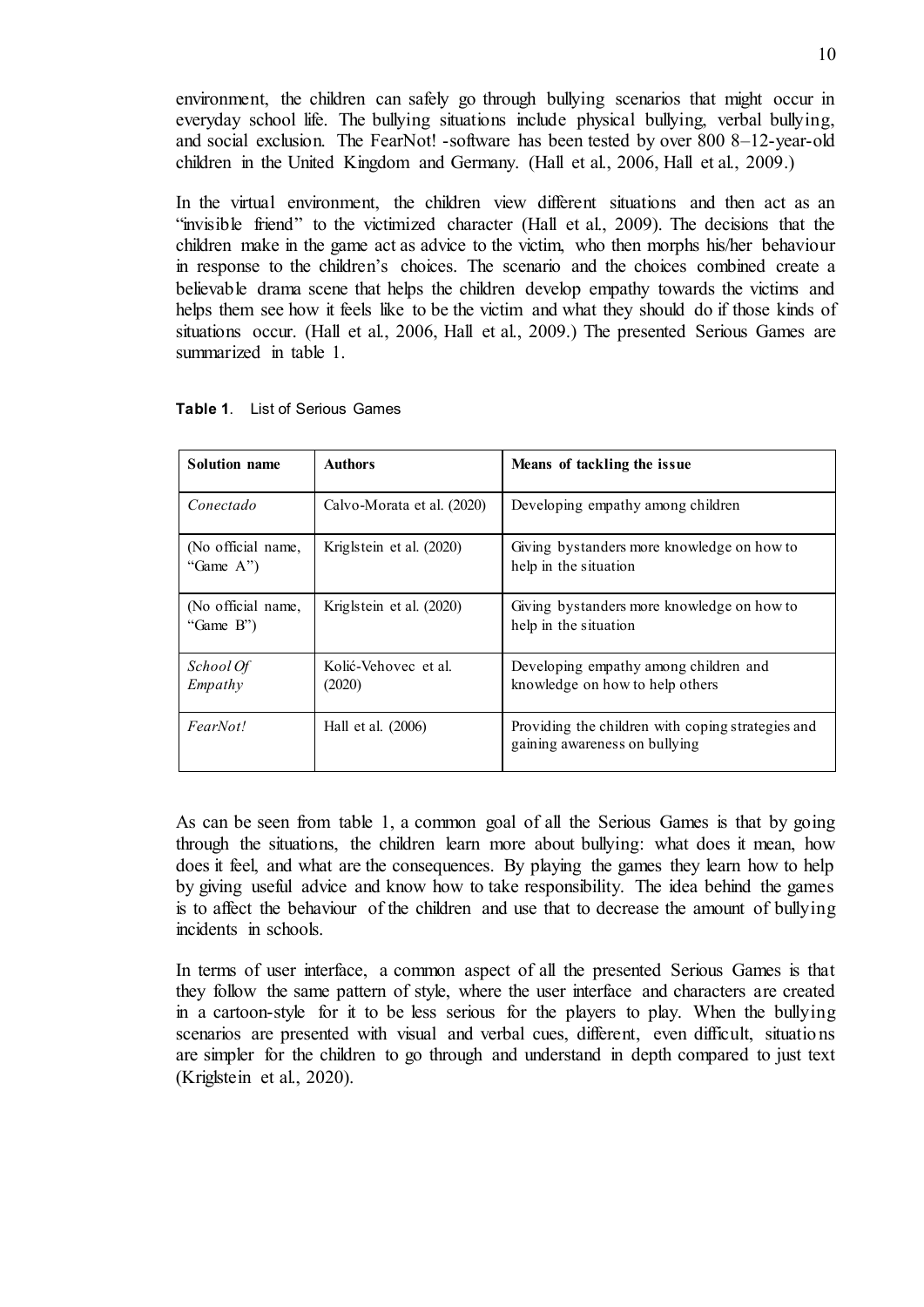### 3.1.2 Apps against bullying

An example of an **anti-bullying app** is *#StopBully*. #StopBully is an Android-based app aimed at anti-bullying education developed by Neo and others (2018) in Malaysia, and it is meant for raising awareness among teenagers in order to stop bullying. The #StopBully (Neo et al., 2018) app has six different features. The first four features are videos, games, quizzes, and comics that were designed to teach the users about bullying and its consequences. The games that the app includes are similar to the previously mentioned Serious Games, where fun and interactive technology is combined with bullying prevention education.

A big part of the #StopBully app (Neo, et al., 2018) are the educational games that it contains, but where it differs from the other solutions are the extra features. The two other features are an information page about *Befrienders*, which is an international support centre for suicide prevention. The other feature is an emergency button, which connects the app user directly to suitable authorities. These features can be used in actual bullying situations or while suffering from the negative consequences of being bullied and this way the app is not only for prevention but also for support during and after a situation occurs. (Neo, et al., 2018.)

In their study, Ferreira and others (2020) compared **ten different mobile apps** that can be used against school bullying. They benchmarked the different features of the apps and determined the most relevant features. The study included 10 apps: *School without bullying*; *Bullying no more!*; *Enough of bullying*; *Beat bullying with confidence*; *School bullying*; *School bullying—stop bullying*; *SOS. save our students*; *Stop bullying*; *Bully prevention*; and *No bullying and bullying.* (Ferreira et al., 2020.)

One of the features that can be found in the apps benchmarked by Ferreira and others (2020) is the identification of school bullying incidents, and similar to Serious Games, some of the apps provide the children with coping strategies, give the children information on bullying and present informational videos and articles on the subject. Some of the apps include links to websites that offer means of obtaining help when needed or include news on bullying-related issues. (Ferreira et al., 2020.) All these features can also be identified in the app by Neo and others (2018).

Some of the apps listed by Ferreira and her research group (2020) provide a possibility for the student to virtually connect with teachers or school counsellors, similar to the emergency button in the solution by Neo and others (et al., 2018). Some apps allow the reporting of bullying incidents by messages, videos, photos, or by sound, and some even include violence identification questionnaires (Ferreira et al., 2020). All the previously mentioned apps and features are summarized in table 2 below.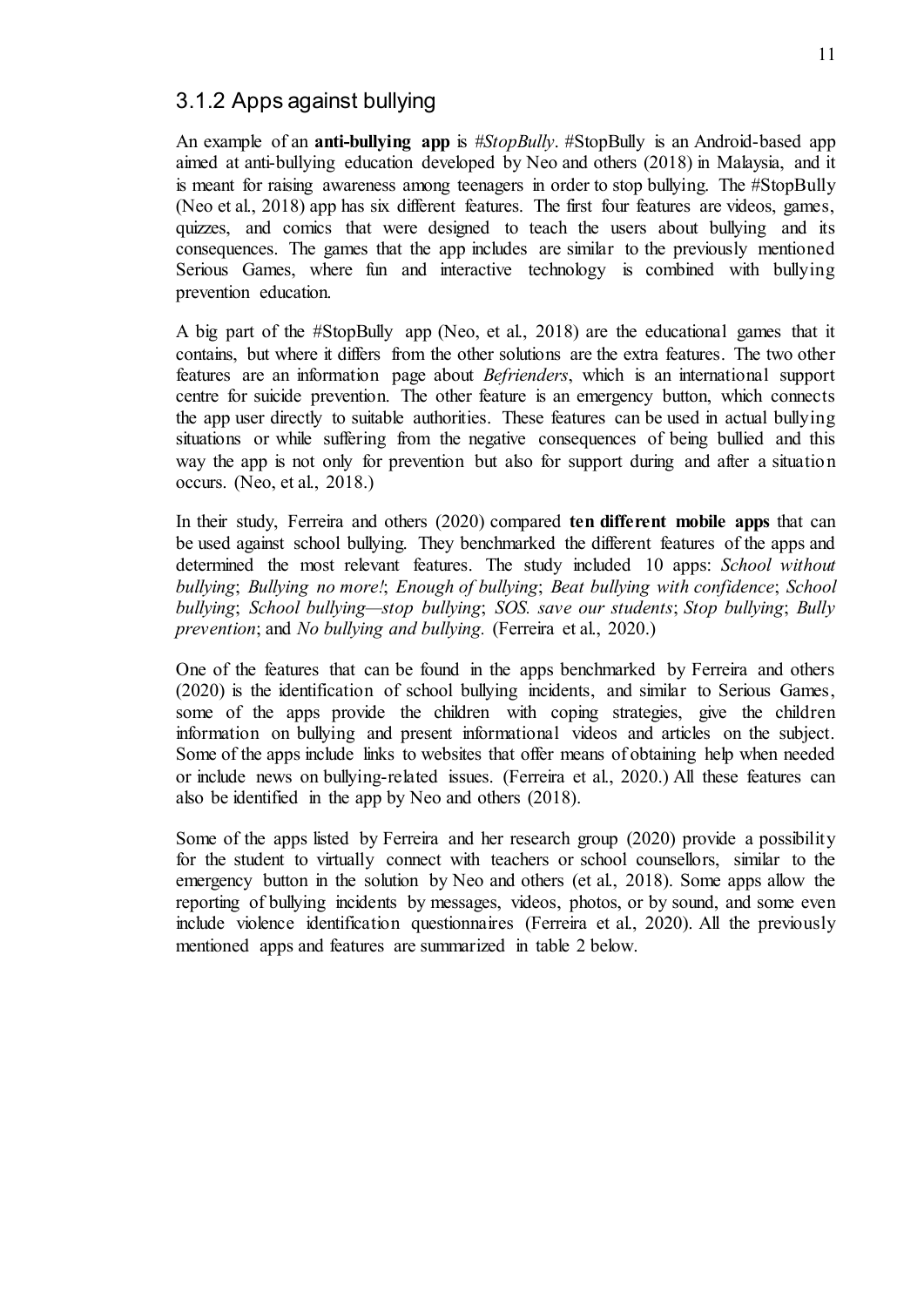| App name                          | <b>Authors</b>         | Primary means of tackling the issue                                                                                        |  |
|-----------------------------------|------------------------|----------------------------------------------------------------------------------------------------------------------------|--|
| #StopBully                        | Neo et al. (2018)      | Teaching the users about bullying and its<br>consequences, information pages and emergency<br>button.                      |  |
| School without<br>bullying        | Ferreira et al. (2020) | School professional help                                                                                                   |  |
| <b>Bullying no more!</b>          | Ferreira et al. (2020) | List of articles and sites about bullying                                                                                  |  |
| Enough of bullying                | Ferreira et al. (2020) | Informational videos, list of articles and sites<br>about bullying                                                         |  |
| Beat bullying with<br>confidence  | Ferreira et al. (2020) | Complaint of school violence, informational<br>videos about bullying                                                       |  |
| School bullying                   | Ferreira et al. (2020) | School professional help, informational videos<br>about bullying, complaint of school violence,<br>violence identification |  |
| School bullying-<br>stop bullying | Ferreira et al. (2020) | Informational videos and list of articles and sites<br>about bullying                                                      |  |
| SOS.<br>save<br>our<br>students.  | Ferreira et al. (2020) | Informational videos about bullying, complaint of<br>schoolviolence                                                        |  |
| Stop bullying                     | Ferreira et al. (2020) | Only partially meets the desired features                                                                                  |  |
| <b>Bully</b> prevention           | Ferreira et al. (2020) | Violence identification, list of articles and sites<br>and news related to bullying                                        |  |
| No bullying and<br>bullying       | Ferreira et al. (2020) | Informational videos, list of articles and sites and<br>news related to bullying                                           |  |

**Table 2**. List of Apps against bullying

As can be seen from table 2, some of the anti-bullying apps offer the students tools to deal with bullying situations on-time or to help identify those situations as well as means of obtaining help when bullying happens. These features can be seen in the #StopBully app (Neo et al., 2018) and also in several of the apps benchmarked by Ferreira and her research group (2020). Some of the apps only work as a means to provide important information to children by, for example, showing videos and related news (Ferreira et al., 2020).

As table 2 further points out, the apps have various means of dealing with the issue, both before and after the bullying incident, but what separates the apps from the other groups of solutions is the on-time aspect and the ability to obtain help during the situation.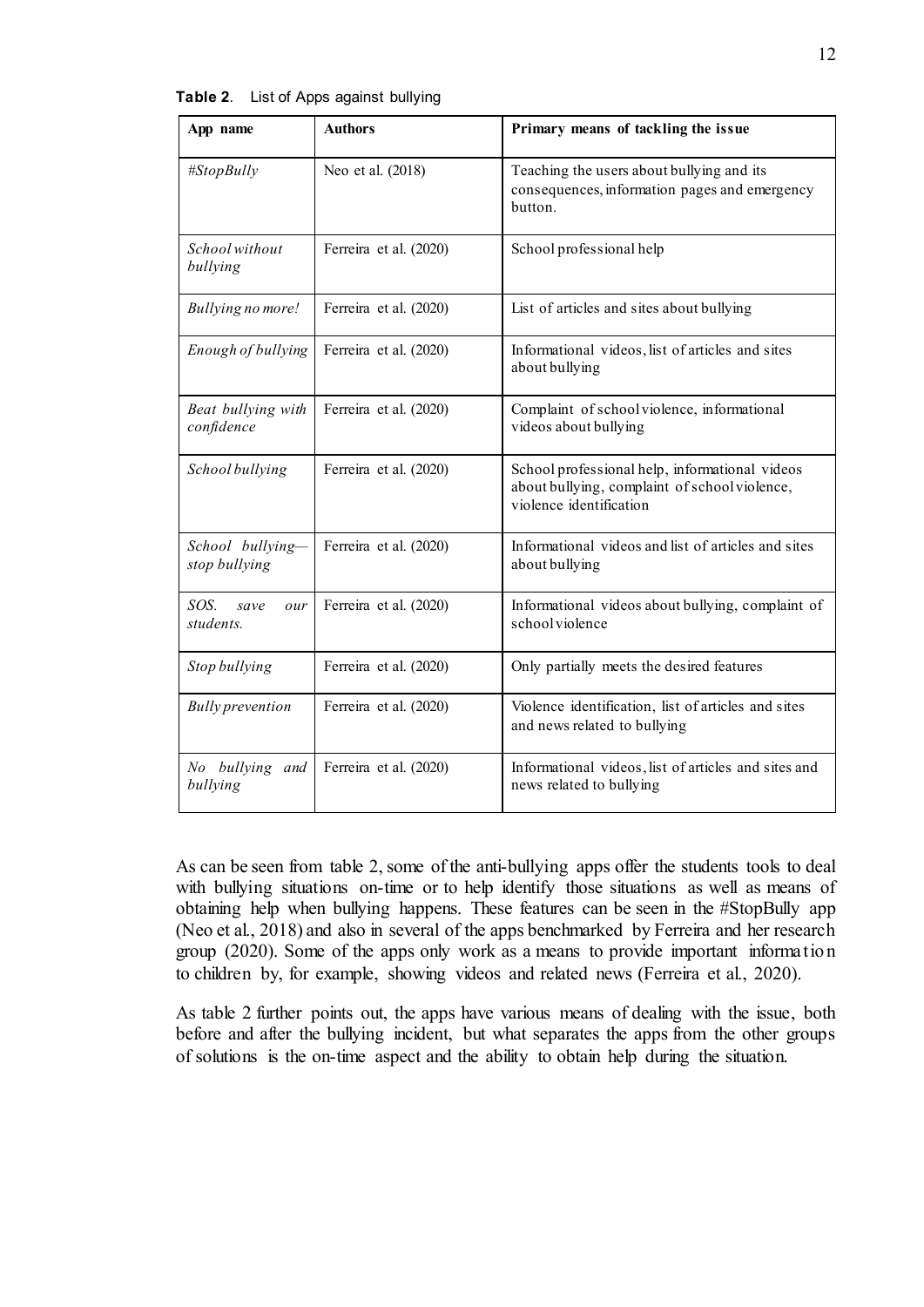### 3.1.3 Algorithms against bullying

Gao and Ye (2019) as well as Ye and others (2020) have presented **algorithms against bullying.** They have proposed school violence detecting methods that use sensors and algorithms to automatically detect bullying situations in schools. Ye and the other authors (2020) point out that traditional anti-bullying methods, such as the previously mentioned games and apps, rely on the user to operate them. But if the user is in the middle of a bullying situation, they might not be able to operate the system. This is where the different kinds of detection sensors can help because the detection of bullying would happen automatically. (Ye et al., 2020.)

In the study by Gao and Ye done in Finland in 2019, data was collected by movement sensors and sound recordings by monitoring 8 elementary school students. They combined *Activity Recognition* by accelerometers and gyroscopes with *Speech Emotion Recognition*. In the study by Ye and others (2020), also done in Finland, they only focused on motion data and used multi-sensor fusion and improved Relief-F algorithms.

In both studies (Gao & Ye, 2019; Ye et al., 2020), they gathered data by having children act out situations that might happen during their school day, whilst having sensors attached to their legs and arms. The situations acted out by children included school violence activities, such as beating and pushing, as well as daily life activities, such as walking and sitting down. In both cases the motion data was first captured with the sensors attached to the children's legs and arms, and then the motion data was paired up with video recordings from the sessions. As such, the authors were able to adjust the algorithms and allow them to automatically create an alert when a bullying situation happens. (Gao & Ye, 2019; Ye et al., 2020.)

The authors first gathered data, then extracted time domain features and frequency domain features of the activities to describe the characteristics of bullying events (Gao  $\&$ Ye, 2019; Ye et al., 2020). In the study by Gao and Ye (2019), they also extracted the feature parameters from the sound recordings. Gao and Ye (2019) used an algorithm called *the k-Nearest Neighbor* (k-NN) to classify the features, and Ye and others (2020) used a two-level classifier called the DT-RBF.

### 3.1.4 Combined solutions against bullying

**Combined solutions** mean in the context of this study technological bullying detection solutions that combine more than one kind of technology in the system. These systems have a variety of different technologies that might not be meant to tackle bullying separately or on their own, but combining all the parts might still form one suitable solution.

One of the proposed solutions against bullying is *StopBully*, which was developed by Raminhos and others (2015) in Portugal. StopBully (Raminhos et al., 2015) includes both a Serious Game that was created to cause attitude changes among children as well as a back office application. The back office application makes the StopBully different from the others Serious Games.

**A back office application** (BOA) is a software that assists the researchers, therapists, and psychologists with data management features that allow them to evaluate the levels of involvement in bullying (Raminhos et al., 2015). The BOA does not interact with the children directly, but was developed to support the research work or therapy that happens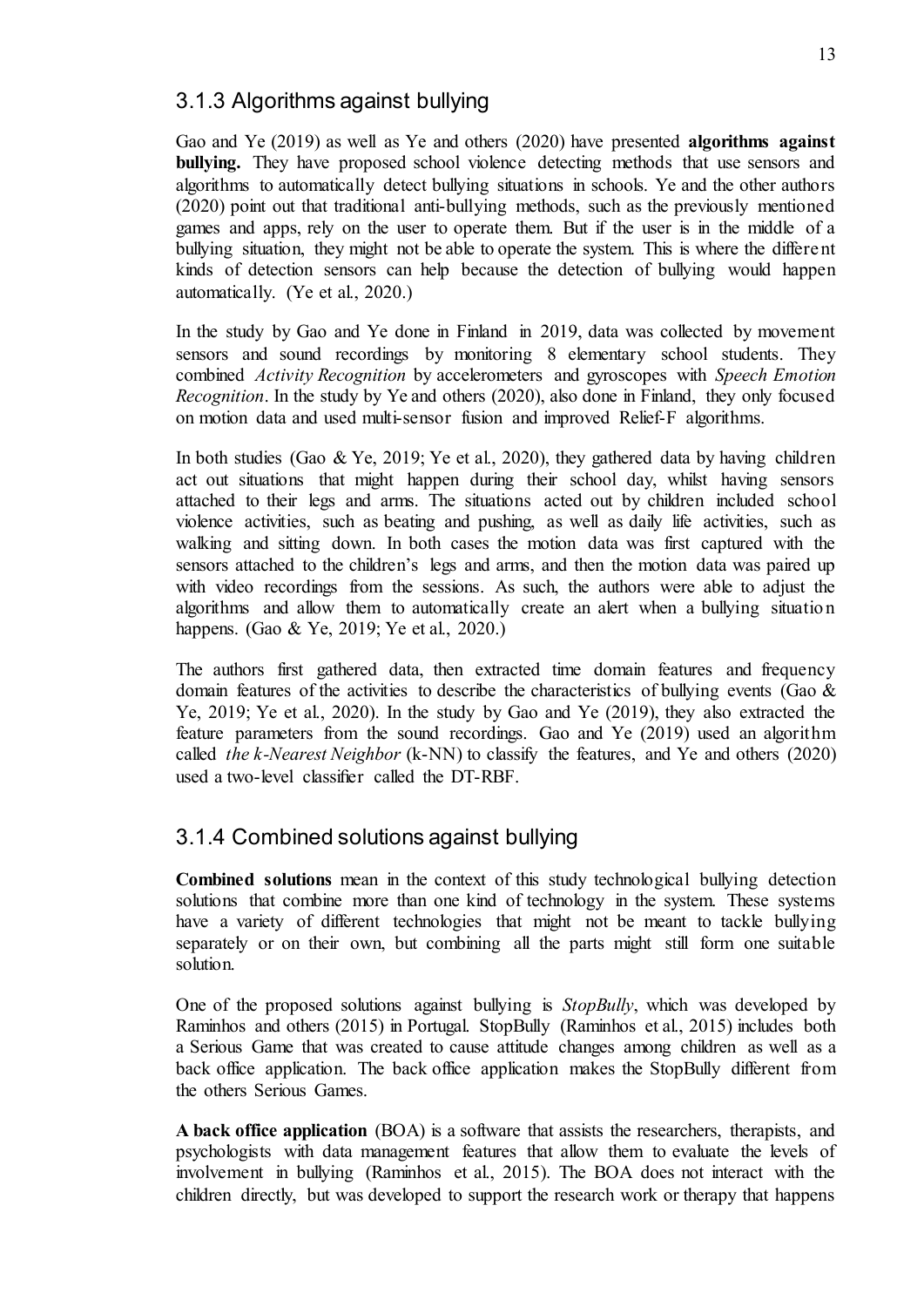whilst the children play the Serious Game. While the children play, game statistics are sent to the BOA and can be queried by the researcher or psychologist for different data analyses. Raminhos and her research group (2015) state that all the clinical psychologists and psychology researchers in their study said that they would use this kind of Serious Game and back office application in their real work contexts because they really saw the positive value of using the combined solution. This would suggest that the back office application makes the StopBully (Raminhos et al., 2015) a more useful tool than the regular Serious Games.

*EmotoTent* is an interactive socio-emotional learning system developed by Antle and her research group (2019). The EmotoTent includes four components: biosensing stick-on tattoos, imagery projection headsets, a robotic dog agent, and an interactive 3D holographic tent environment. The EmotoTent was designed to help children regulate their own emotions and teach them how to interact with others with empathy. EmotoTent concept is seen in figure 1 below.



**Figure 1.** The EmotoTent system concept picture by Antle et al. (2019) including the different components.

As can be seen from figure 1, the EmotoTent (Antle et al., 2019) includes various kinds of components: a 3D holographic tent, robotic dog agent, headsets, and biosensing tattoos. While using the EmotoTent (Antle et al., 2019), each child wears a biosensing stick-on tattoo, which measures brain, heart, and muscle tissue activities. Those activities are translated into emotion data for the other components to use. The imagery projection headsets reconstruct the children's mental imagery according to the emotion data and projects it into interactive holograms inside the tent. The tent then processes the gestures by the children. The robot dog agent is inside the tent with the children mainly for support during the situation, but it can also teach the children about bullying, and the children can play with it. (Antle et al., 2019.)

The EmotoTent (Antle et al., 2019) does not directly tackle bullying, but it helps make the school environment better for everyone by teaching the children how they should deal with others. In their study Antle and others (2019) state that his has been proven to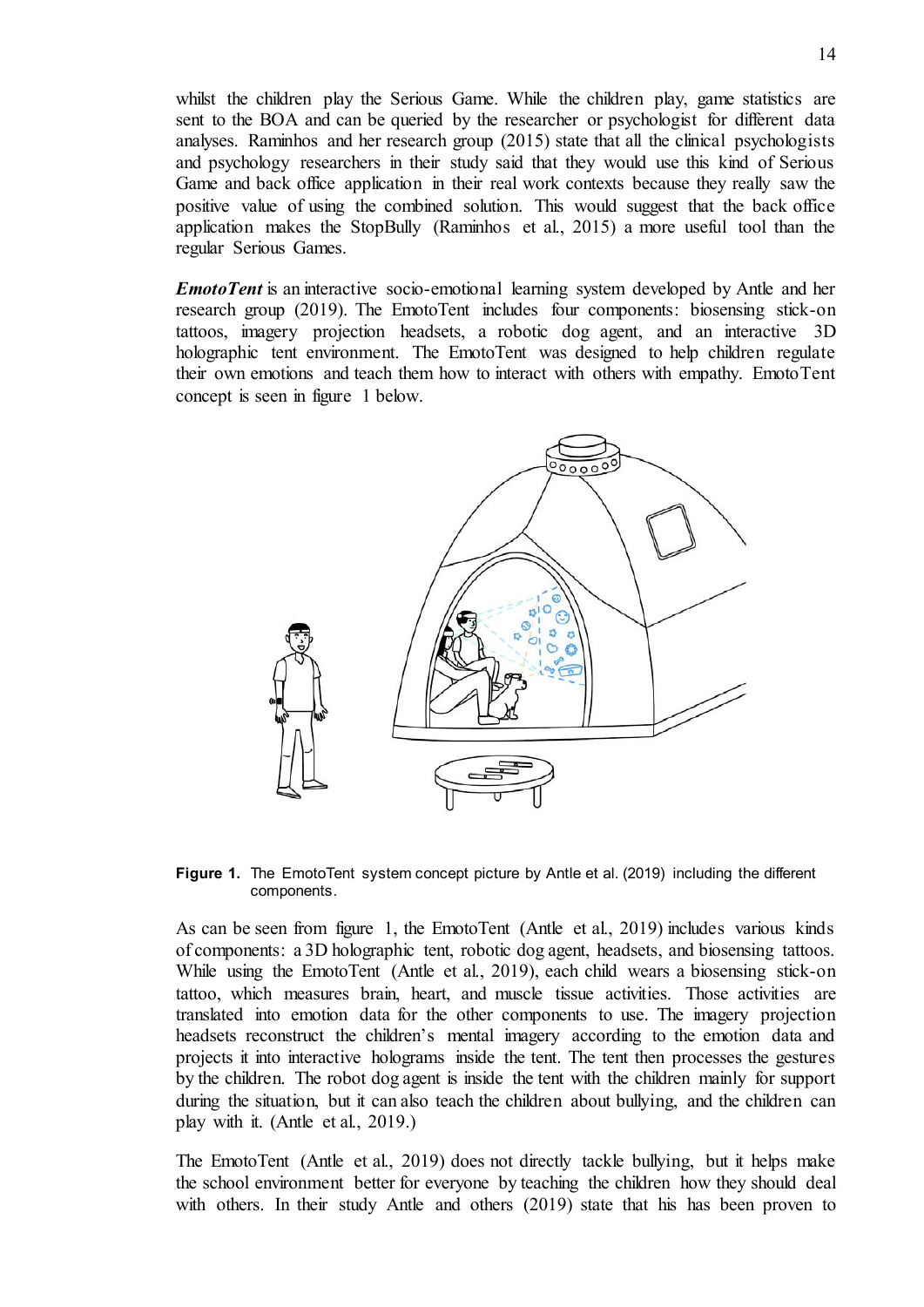decrease the amount of bullying and violence but also racism, gender inequality, and other possible discrimination.

Brahnam and others (2015) propose a **bullying detection system**that combines wearable technology with heartrate monitors and surveillance cameras, different mobile devices, cloud computing, and machine learning. The bullying detection system automatically alerts teachers when bullying is detected in its area (Brahnam, Roberts, Nanni, Starr, & Bailey, 2015). The bullying detection system is presented in figure 2.



**Figure 2.** The bullying detection system by Brahnam et al. (2015) including the different components.

As can be seen from figure 2, the bullying detection system uses three ways to detect bullying. Firstly, the system tracks the students' locations, as in how close the known bullies are to the students who are at risk of being bullied. Secondly, the system monitors the stress levels of the students by the wearable heartrate monitors, and thirdly, it recognizes different emotions, actions, and even crowd formations the children might form.

Based on the three ways of detecting incidents, the system creates alerts that can be logged. Previous logged alerts can be reviewed and sorted to review the incidents and to gain information on the overall situation regarding bullying at the school. The system includes the locations, causes, and actors involved in the incidents. This allows the teachers and other school staff to intervene with bullying after the occurred incidents, but it also allows them to review their own methods on how they try to tackle the issue of bullying. The combination of technologies proposed by Brahnam and her research group (2015) has not been tested yet according to their study. All the previously mentioned combined solutions are summarized in table 3.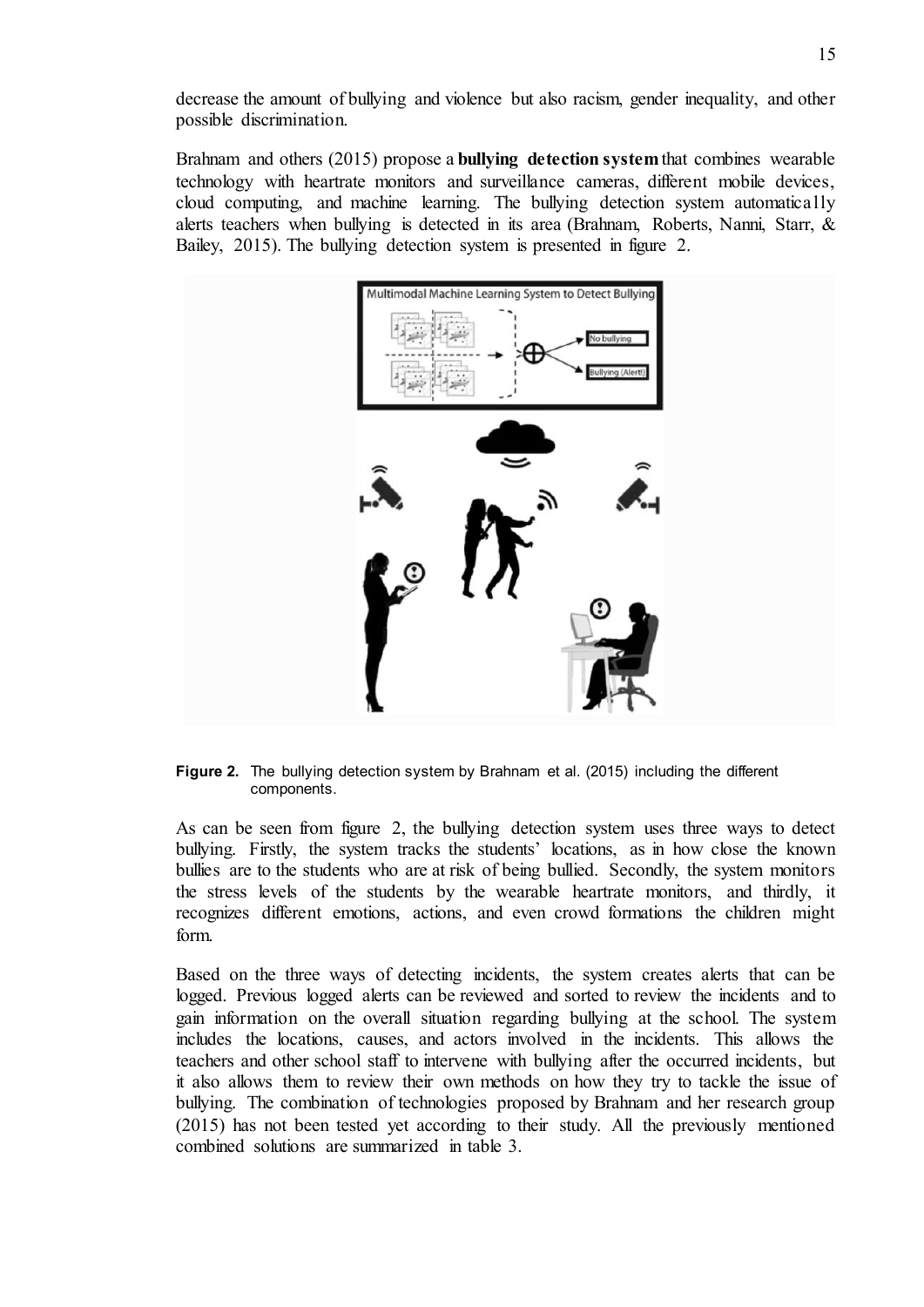| List of combined solutions<br>Table 3. |  |
|----------------------------------------|--|
|----------------------------------------|--|

| <b>Solution</b><br>name | Developed by           | <b>Used technology</b>                                                                                    | <b>Means</b><br>tackling<br>of<br>the<br>issue                                                                      |  |  |
|-------------------------|------------------------|-----------------------------------------------------------------------------------------------------------|---------------------------------------------------------------------------------------------------------------------|--|--|
| StopBully               | Raminhos et al. (2015) | A Serious Game and a<br>back office application.                                                          | Developing empathy<br>among children and<br>knowledge on how to help<br>others. Support for research<br>or therapy. |  |  |
| EmotoTent               | Antle et al. (2019)    | Biosensing stick-on<br>tattoos, projection<br>headsets, a robotic dog<br>agent, a 3D tent<br>environment. | Develop empathy and<br>compassion towards others.                                                                   |  |  |
| (No name)               | Brahnam et al. (2015)  | Wearable technology,<br>surveillance cameras,<br>cloud computing, machine<br>learning.                    | Track the situations and<br>decrease the number of<br>bullying incidents.                                           |  |  |

As can be seen from table 3, making an anti-bullying solution can include various kinds of technologies combined into one functioning system and even the means of tackling the issue can differ greatly between the systems.

Similarly, as with Serious Games (listed earlier in table 1), the main goal of the *StopBully* combined solution is to develop empathy among children (Raminhos et al., 2015). But in this case, additional tools are included to facilitate possible research and psychological work, which is quite a unique way of dealing with this issue compared to the other proposed solutions.

The *EmotoTent* by Antle and her research group (2019) is also attempting to teach children about empathy, but as can be seen from the table, the used technology is very different. The *EmotoTent* by Antle and others (2019) and the solution by Brahnam and her research group (2015) are both great examples of what kinds of technologies can be used in the battle against bullying.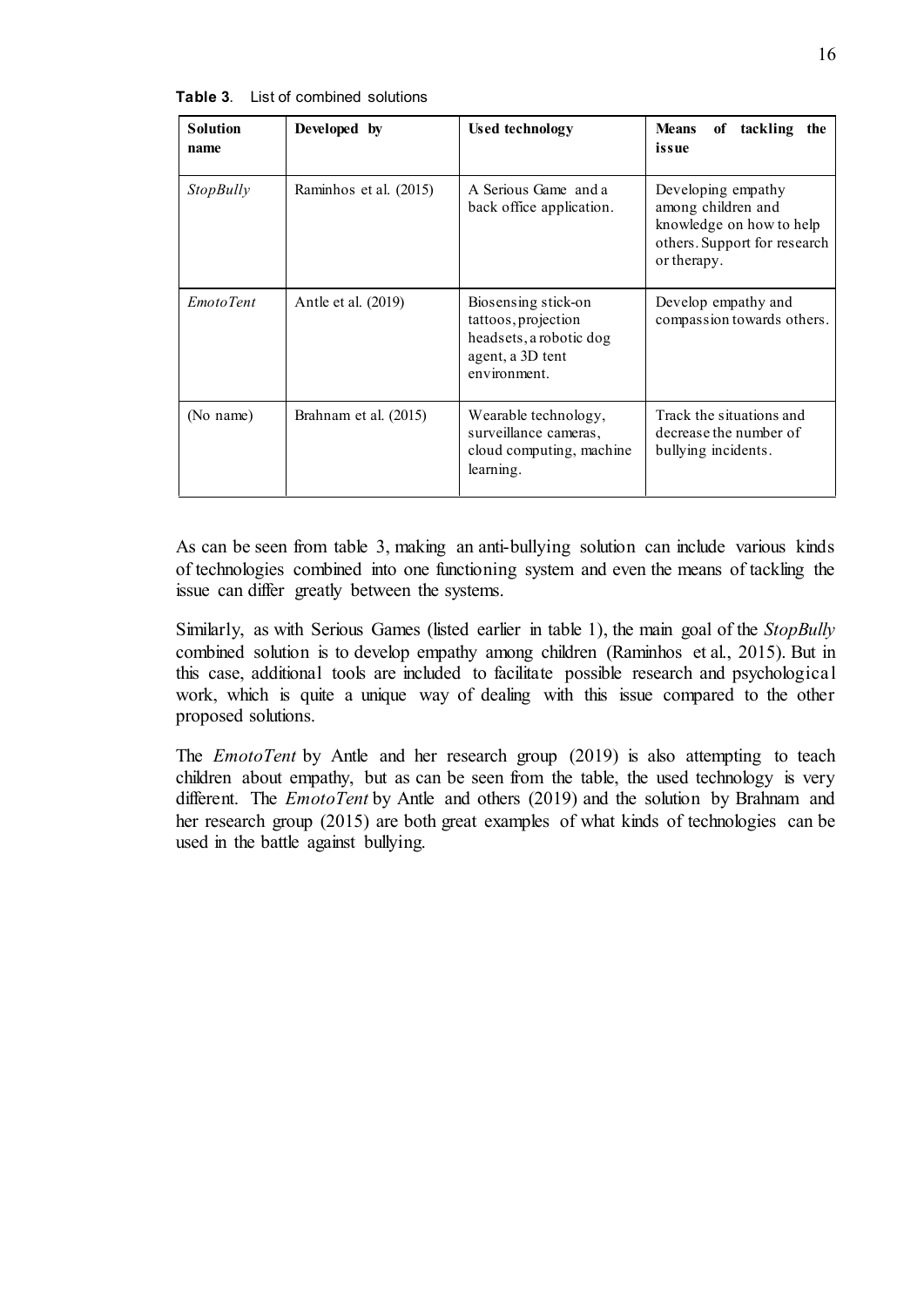### 3.2 Cyberbullying

Since technology has become a huge part of our lives, so have the problems that come with it. Bullying is not presently only physical abuse because it can also happen on the internet or via different kinds of social media platforms (Cohen et al., 2014). At first the aim in this study was to focus solely on the physical aspect of bullying, but while making the literature searches, it became clear that cyberbullying can no longer be excluded when addressing the issue of bullying.

There are a few different views on cyberbullying. It can be considered as a form of bullying, but some researchers (such as Law, Shapka, Hymel, Olson, & Waterhouse, 2012 and Cohen et al., 2014) suggest that it should be considered as an entirely different issue with its own tackling methods. Cohen and others (2014) have defined cyberbullying as oppressing others using internet-based technology, such as the social media sites Facebook and Twitter, emails, and text messages. Cyberbullying is harassment that is performed by, for example, hacking into someone else's social media accounts, blackmailing, sending hateful and abusive messages, or any way trying to invade the victim's personal zone and cause harm. What separates cyberbullying from physical bullying or "normal" bullying is that it can easily reach bigger audiences and even include people from around the world. (Cohen et al., 2014.)

Law and others (2012) made a comparison between traditional bullying and cyberbullying where they wanted to find out if cyberbullying and bullying could be measured with the same items. Both Law and others (2012) and Cohen and her research group (2014) agreed that bullying that happens via internet cannot be tamed with the same methods as bullying that occurs on school playgrounds because the features that comprise cyberbullying are so distinctive.

### 3.2.1 Technology against cyberbullying

When it comes to tackling cyberbullying with technology, Cohen and others (2014) state that cyberbullying prevention starts with examining messages that are sent from one user to another. They propose two different approaches which both focus on incoming messages from the user's point of view. The first approach labels the messages as a likely instance of bullying and the second removes all the messages that seem to be related to bullying or are in any other way harmful for the user to see. (Cohen et al., 2014.)

Cohen and her research group (2014) also state that as important as it is to prevent the users from seeing malicious messages, it is also important to provide support for the reporting of bullying instances. The second thing Cohen and others (2014) propose is a reporting system with third party assistance called a *Cyberbully Reporting page* which can be used to record bullying events or instances. The recordings can later be sent to the suitable authorities to investigate so that the situation can be resolved properly, and if needed, more actions can be taken afterwards (Cohen et al., 2014).

Ashktorab and Vitak (2016) worked with teenagers in the United States and had multiple participatory design sessions where the goal was to find solutions for cyberbullying. In the design sessions, they produced nine prototypes that are presented as solutions for mitigating and preventing cyberbullying. The prototypes were divided into different themes that describe how the solutions make a difference or affect the cyberbullying situation. The themes that Ashktorab and Vitak (2016) used were first defined by Bowler, Mattern and Knobel (2014). The themes that the prototypes teenagers were assigned to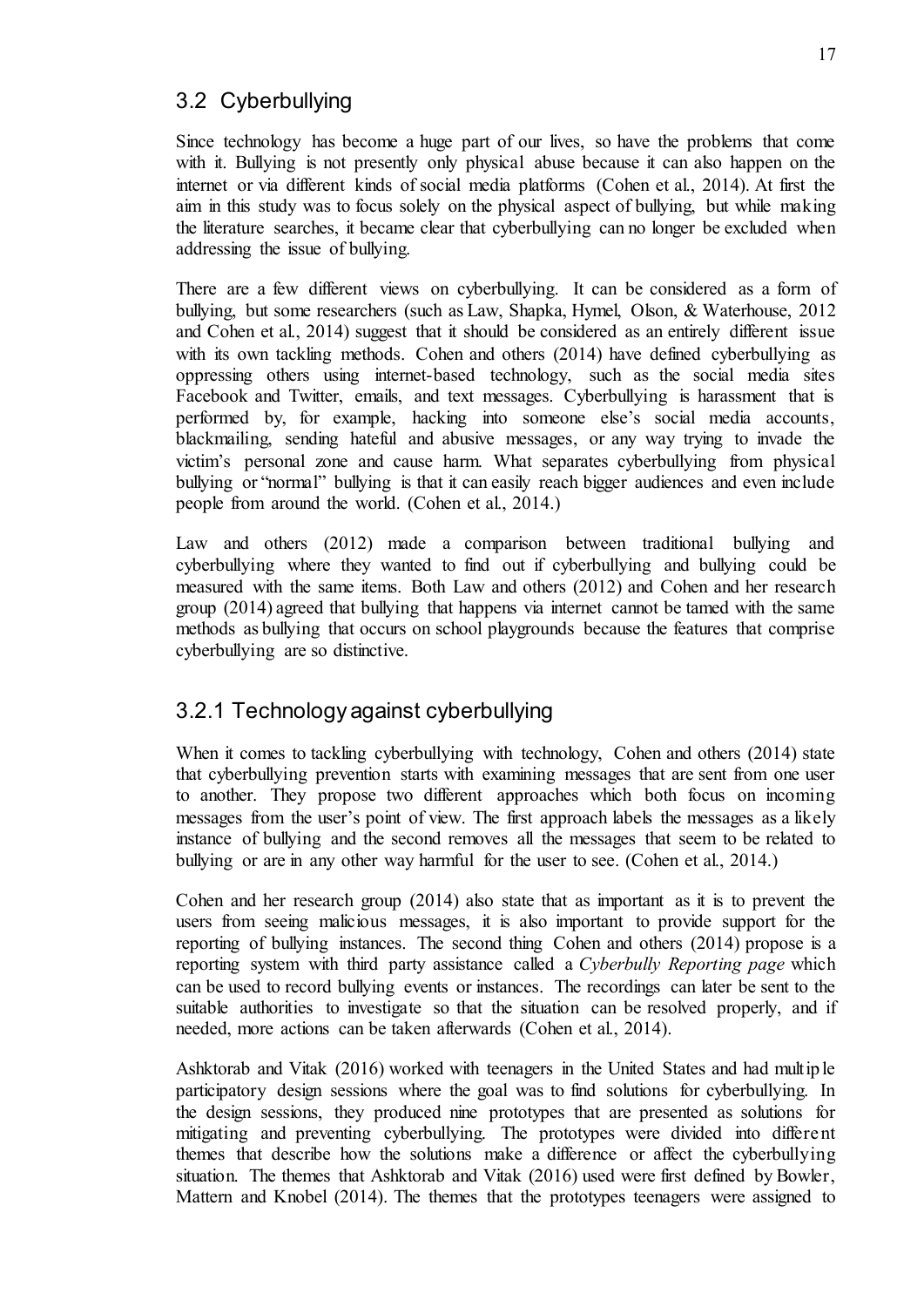are *designing for control, designing for reflection, designing for consequence,* and *designing for support* (Ashktorab & Vitak, 2016).

*Designing for control* includes prototypes that control the messages that are sent to the social media platform. These prototypes are similar to the solution proposed by Cohen and her research group (2014). The messages sent from one user to another is checked, and possibly removed, before the message will be available for the receiver to see. The *Design for reflection* -theme includes prototypes that make the users think twice before they send their messages. This means that the solution forces the users to think before sending the message and hopefully make them change their minds before sending anything malicious. (Ashktorab & Vitak, 2016.)

Prototypes that are designed for consequence include the prototypes that help the situation become better once it has occurred (Ashktorab & Vitak, 2016). Bullying has already happened, and the design is meant for damage control. This is similar to the reporting system that Cohen and her research group (2014) proposed. The last theme of prototypes pointed out by Ashktorab and Vitak (2016) is designing for support. Support is an important phase of bullying which can potentially alter the effects that a bullying situation that has already happened might normally have (Ashktorab and Vitak, 2016). The presented technologies against cyberbullying are summarized in table 4.

| <b>Author</b>               | Means of tackling the issue.                                                   |
|-----------------------------|--------------------------------------------------------------------------------|
| Cohen et al. (2014)         | Label the messages as a likely instance of bullying                            |
| Cohen et al. (2014)         | Remove all harmful messages                                                    |
| Ashktorab & Vitak<br>(2016) | The messages sent from one user to another are checked and possibly<br>removed |
| Ashktorab & Vitak<br>(2016) | Make the users think twice before they send their messages                     |
| Ashktorab & Vitak<br>(2016) | Help the situation become better once it has occurred—damage control           |
| Ashktorab & Vitak<br>(2016) | Provide support after the incident                                             |

**Table 4**. List of technologies against cyberbullying

Whether one considers cyberbullying as a type of bullying or as an entirely different thing, there is no arguing about the fact that the prevention tactics of cyberbullying rely on different aspects than preventing traditional bullying, as can be seen from table 4.

Cyberbullying prevention relies greatly on text recognition which can happen by, for example, analysing messages between users, as in the solution by Cohen and her research group (2014). Other means of text recognition include, for example, blocking harmful messages so the bullying incident does not happen like in the prototypes suggested by Ashktorab and Vitak's research (2016).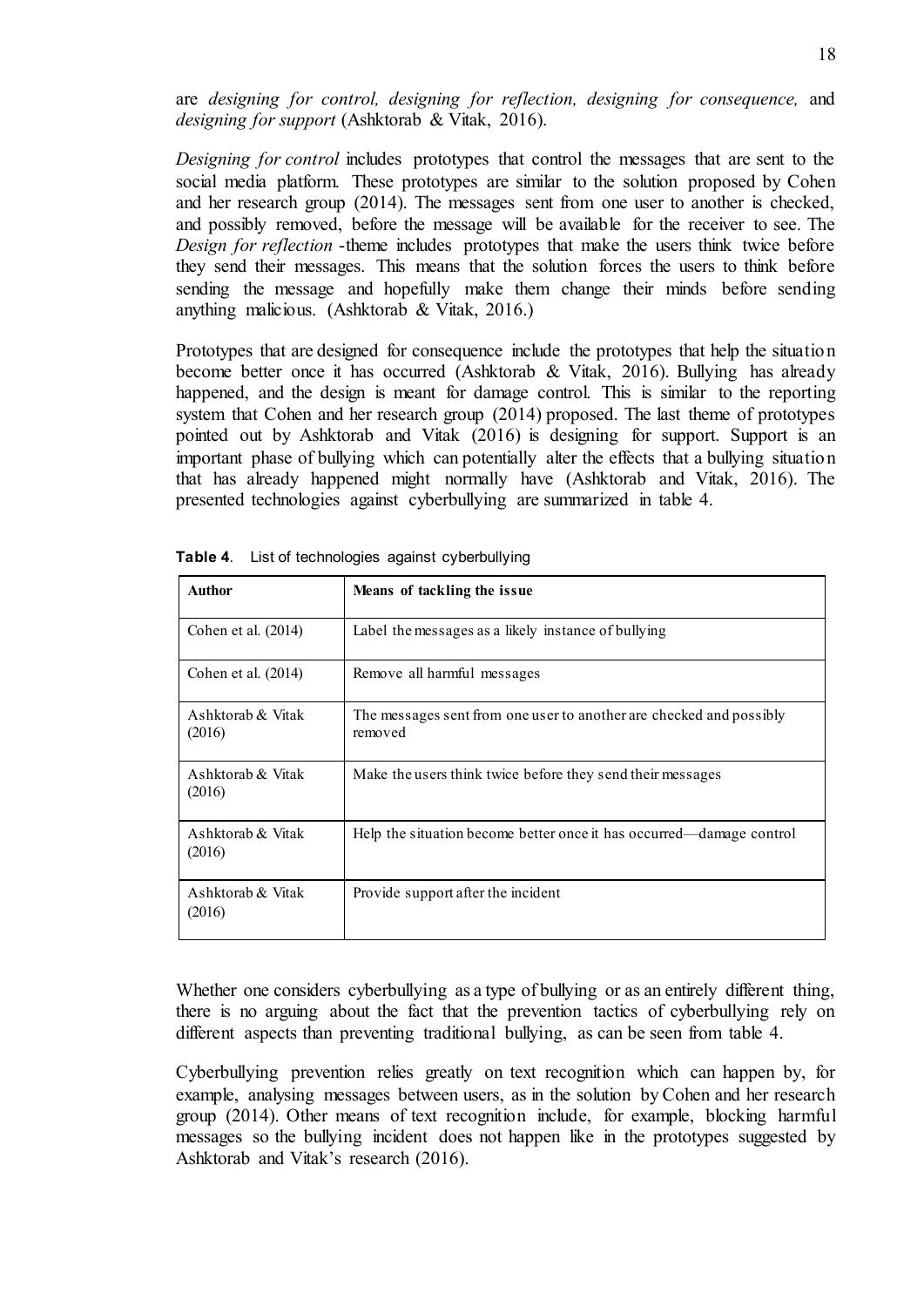## 4. Discussion

The goal of this study was to find out what kind of technological solutions to bullying previous literature recognizes and what the solutions do in the fight against bullying. The research question for this study was "*What are the existing solutions for tackling bullying with technology in the literature and what are their distinctive characteristics?*"

Literature searches were performed in two different databases with over 2000 results in total. The results were limited to only computer science or IT related papers, written in English, and published after 2005. By skimming through the titles, abstracts, and keywords of the articles, the final number of articles was cut down to 146. All the articles were divided into five categories (Iivari et al., 2021), which were then analysed based on the research question. Most of the articles were excluded at this point since they did not present a clear solution against bullying or the solution was only analysed in the paper and not developed by its authors. In total 17 articles were selected for this study, out of which 15 papers present some kind of a solution and two are general bullying-related articles.

Literature searches pointed out that there are various kinds of technological solutions that can be used in the constant battle against bullying. The literature also identified the question of cyberbullying. Out of the 15 articles, five groups of solutions emerged: Serious Games, apps, algorithms, combined solutions, and technologies against cyberbullying. All the findings and their distinctive features are listed in table 5.

| Group                       | Distinctive feature                                                                                        |
|-----------------------------|------------------------------------------------------------------------------------------------------------|
| Serious Games               | Prevent the situations by developing empathy and teaching means of<br>dealing with bullying.               |
| Apps                        | Allows obtaining help while the situation is happening (on-time aspect) and<br>contacting the authorities. |
| Algorithms                  | Detecting bullying automatically and preventing it from happening.                                         |
| Combined solutions          | Combining various technologies into one solution, various ways of<br>affecting.                            |
| Cyberbullying<br>prevention | Based greatly on text recognition.                                                                         |

**Table 5**. All findings combined

As can be seen from table 5, there are various kinds of existing solutions that can be used to tackle both bullying and cyberbullying with technology. The groups of technologies presented in this study do have many common features, but the groups also have distinctive characteristics that vary greatly from one group to another.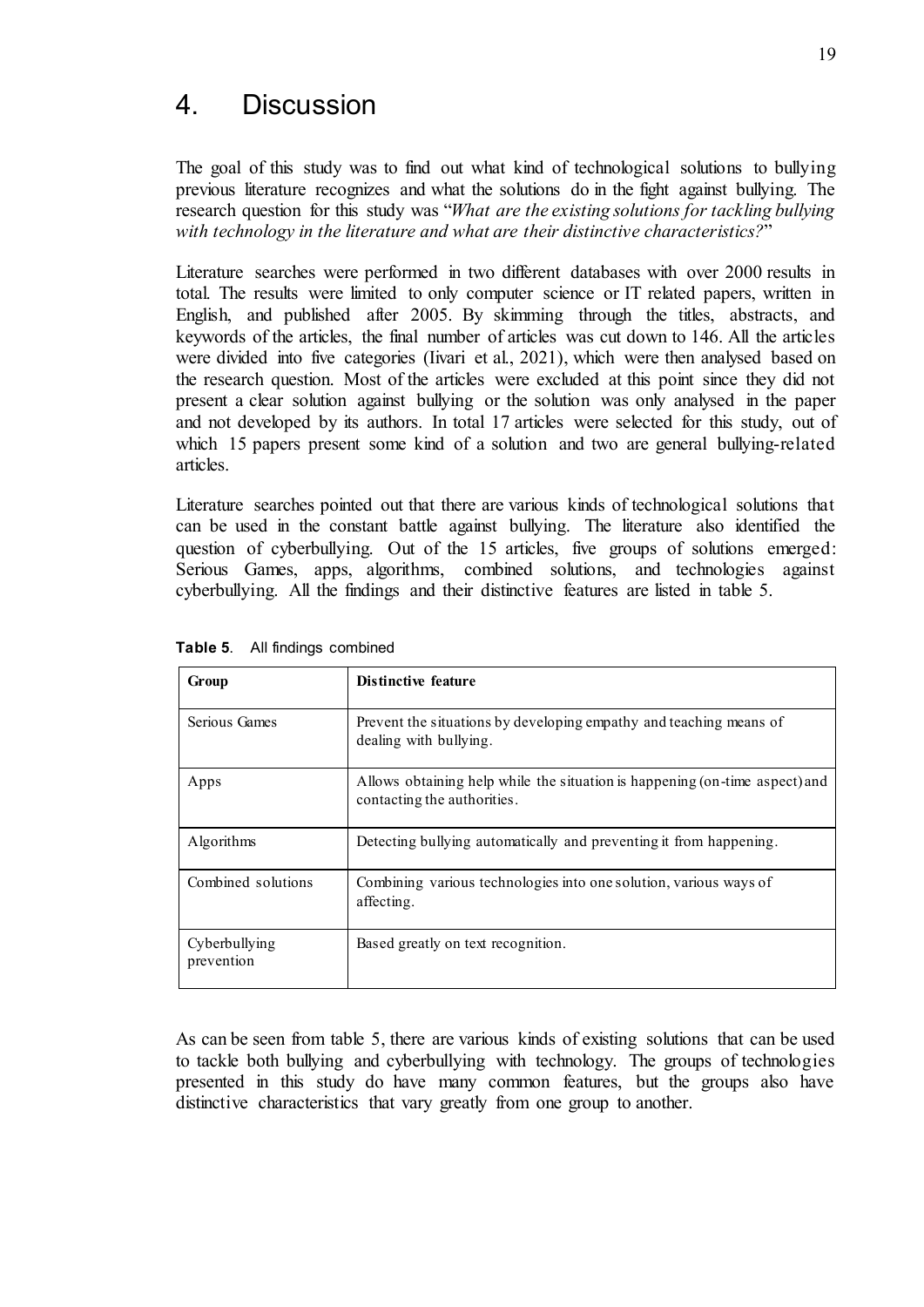### 4.1 Existing solutions for tackling bullying with technology and their distinctive characteristics

Based on the literature searches, four groups of bullying tackling solutions were found as well as one group for dealing with cyberbullying. The groups are *Serious Games, Apps, Algorithms, Combined solutions,* and *Technology against cyberbullying*. The different groups clearly point out the distinctive characteristics of the different solutions.

Serious Games deal with bullying by teaching the children about empathy towards other people (e.g., Calvo-Morata et al., 2020) by teaching the children how to deal with the situations as a bystander (e.g., Kriglstein et al., 2020) and providing them with strategies on how to cope with the issue (Hall et al., 2006). The distinctive feature of the Serious Games -group is trying to prevent the situations from happening or teaching the children how to deal with the situation after a bullying incident has happened.

The second group, apps, have several features in common with Serious Games, such as providing the children with coping strategies (Ferreira et al., 2020). However, what makes the apps differ from the Serious Games and what can be considered as their distinctive characteristic is the on-time aspect. The functionalities, such as an emergency button (Neo et al., 2018), help the children during the bullying situation and allow the children to contact the correct authorities directly, whether it is the teachers or even the police department.

Algorithms such as the *k-Nearest Neighbor* (k-NN) by Gao and Ye (2019) provide a means of dealing with bullying on-time. The idea is that by creating algorithms that automatically identify bullying incidents in the school area, there is no need for the students to, for example, push an emergency button or for the teachers to see anything, and thus the bullying situations can be solved more easily or even prevented. The automatic detection of bullying is the distinctive characteristic of the algorithms.

The fourth group is the combined solutions. They are combinations of more than one technological aspect, which is the distinctive characteristic of this group. These technological solutions are, for example, biosensing stick-on tattoos (Antle et al., 2019), a back office application for therapy purposes (Raminhos et al., 2015), and wearable technology (Brahnam et al., 2015). These combined solutions have various means of affecting the issue. Like the Serious Games, the combined solutions also attempt to deal with the matter by encouraging the children to develop empathy (e.g., Antle et al., 2019), or, for example, keeping track of the situations and thus decreasing the number of incidents (Brahnam et al., 2015).

As stated in chapter 3.2., cyberbullying differs from traditional bullying and therefore so do the means of dealing with it. Cyberbullying can be detected and prevented by, for example, examining the message exchanged between users (Cohen et al., 2014), making the users think twice before sending a message, or providing support after incidents (Ashktorab & Vitak, 2016). Cyberbullying relies greatly on text recognition, which is its distinctive characteristic.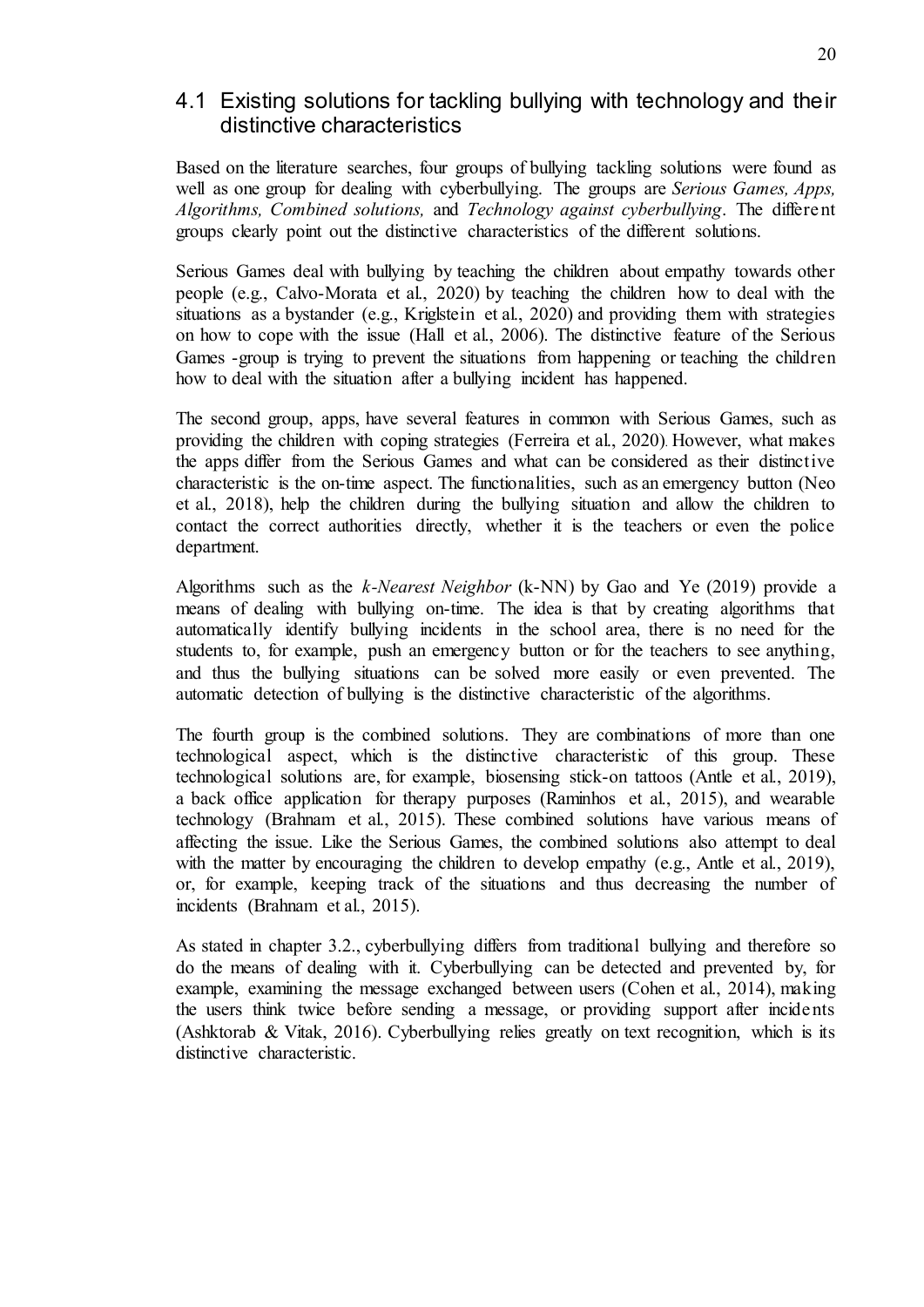### 4.2 Suitable methods for the bullying battle

Serious Games like the one in the KiVa program (Yang & Salmivalli, 2015), are a highly proposed solution against bullying. As Hall and others (2009) point out in their study, results indicate these kinds of software do have a positive impact on bullying. The Serious Games and similar kinds of software help raise awareness concerning bullying among children, and they provide useful information in a way that the children can understand it and learn from it.

The research groups by Raminhos (et al., 2015), Calvo-Morata (et al., 2020), Kriglstein (et al., 2020) and Hall (et al., 2006, 2009) present a wide group of solutions that should work in the battle against bullying. Because there seems to be many similar kinds of games, the question is why these games are still not more often implemented in schools and why are the Serious Games that the KiVa -program also included not enough any longer?

Kolić-Vehovec and others (2020) evaluated the effectiveness of the *School of Empathy* game in the behaviours of bystanders in bullying situations. The authors state that their study results indicate only a weak positive effect on students' behavioural choices after playing the game. They also mention that although the Serious Games might be powerful tools for learning, there are still is not enough empirical studies that really prove their effectiveness. This could indicate that it is probable that the Serious Games are not the best choice after all, and the games might not work as an independent tool. It needs to be considered that the articles written concerning these games are very likely written by the developers, so the results might be a little controversial and it is possible that the studies that do not prove any positive results are not even published.

When it comes to Serious Games in general, much of the responsibility lies on the children. Do they want to change their behaviour or take action when they recognize bullying? If the answer is no, the positive effects of the games are frankly non-existent. The Serious Games do have a good idea behind them, but they still need something more or other technologies on the side to be effective.

The anti-bullying apps bring their own input to the discussion. A feature that the apps have, which other methods do not, is a way for the children to connect with the authorities when bullying happens, whether it happens to them or they witness it happening to someone else. Whilst the Serious Games and algorithms may provide means of preventing and detecting, only the apps give the children a way to do something concrete themselves. Apps give the children the chance to affect the situation directly and empower them to take action.

When using smartphones and their apps to stop bullying and for it to work as indented, the victim or the one witnessing it needs to take out a smartphone, run the application, and send an alarm by, for example, pressing a button. Sometimes getting help requires writing a message or taking pictures as a proof for authorities to later examine. As stated by Gao and Ye (2019), from the eyes of the victim or witness, this is not convenient at all. If the user cannot reach the application, it does not provide any help during the situation if after it.

The solutions including algorithms have a very different view on bullying, but the results of the studies do suggest their value to the issue. The final recognition accuracy of the method by Ye and others (2019) is 84.4 % in situations of violence. If the algorithm could be used in every school and the actual percentage of bullying incidents recognized would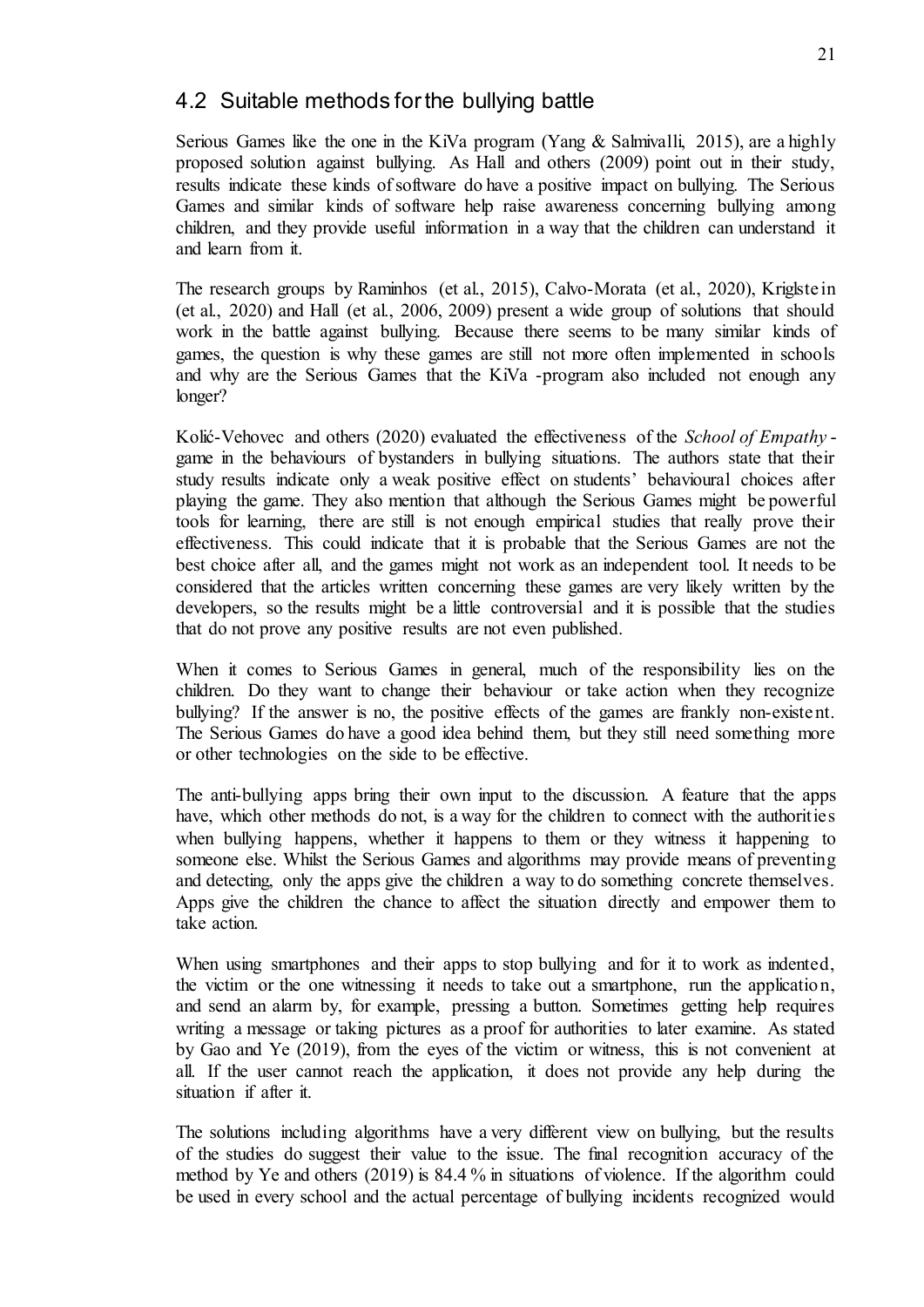be even close to what was reported, it might affect the occurrence of these situations. The main question concerning the algorithms and solutions that combine multiple technologies, such as The EmotoTent by Antle and her research group (2019), is the price of the technological equipment and how well could this solution be implemented in an actual school environment. The same questions about the implementation arise with the other combined solutions as well.

The solution by Brahnam and her research group (2015) raises two quite significant issues. One is the dividing children or students into known bullies and students that are in danger to be bullied. In the study by Brahnam her research group (2015), they do not take this into consideration at all. What if the known bully has nothing but good intentions? Does the system still alert that the "known bully" is getting closer to the other students? Does the system take into consideration if the children marked as in danger to be bullied turn into bullies themselves? This division of students might work as a concept, but it raises a lot of ethical issues that cannot be set aside.

Another issue that arises regarding the solution by Brahnam and others (2015) is security and privacy. The solution is quite wide-scale since it monitors the students through many parameters, and with heartrate monitors and surveillance cameras combined to cloud computing, the amount of data collected from each student is massive. Although it might work well in bullying prevention, it does raise some safety and privacy issues since the monitoring is so extensive. The same goes for the algorithms by Gao and Ye (2019) and Ye and his research group (2020) that require constant monitoring of the children to function the way they are planned. Privacy issues also arise with the cyberbullying solutions that monitor the messages that the users send to each other.

Constant surveillance, monitoring, and tracking raises a lot of questions. Is it okay to track the students' movements in such an invasive way and leave no privacy during the school day? Who can say that something said or written is bullying or just a joke? Do these methods only affect the time the children spend in school and move all bullying to afterschool hours? These are the questions that need to be answered.

### 4.3 The perfect solution

The perfect solution should have the means to both prevent and tackle bullying, but it should also include a means of support after incidents, which was pointed out by Ashktorab and Vitak (2016). Support is an important phase of dealing with bullying, one that can possibly decrease the negative effects of bullying after the incident has occurred, even if there were some prevention tactics in use. It is quite surprising that support was not pointed out by the other current solutions. The themes and examples that Ashktorab and Vitak (2016) have in their study could be useful whilst creating new and bigger solutions because the themes *designing for control, reflection, consequence,* and *support*  all are aspects that deeply affect the situation and need to be considered. The themes could be possibly modified into some sort of checklist that could be used to form new solutions.

Bullying itself has many forms, including cyberbullying, but also verbal and physical bullying, and a widely working anti-bullying solution needs to cover all forms of bullying. As cyberbullying prevention has its own methods, so does the prevention of verbal and physical bullying, which must not be forgotten. The solution must combine aspects that tackle all kinds of bullying since it cannot and should not be defined which kind of bullying is the most harmful or has the most harmful effect on people.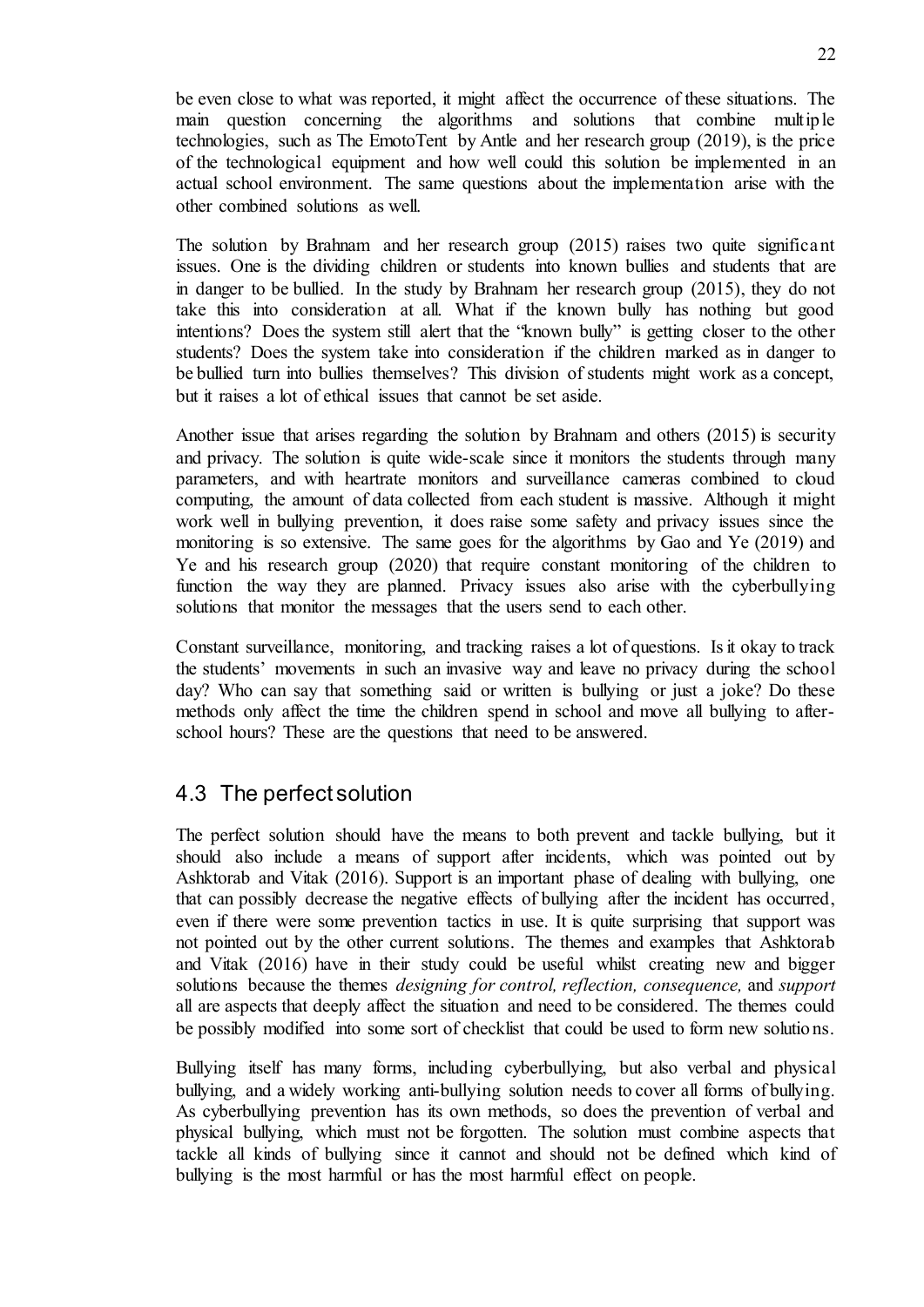The perfect solution needs to work during school hours, but on some levels, it must also extend beyond those. Most of the solutions do not cover this aspect at all. Bullying might start at school, but it can also happen before and after it, so solutions that only cover the school hours are not be good enough. The solution needs to bring the children an overall feeling of safety, but simultaneously respect the children's privacy. The usage of some of the solutions themselves raise safety concerns, such as the violation the children's privacy, which is something that should also be taken into consideration when building the perfect solution.

All the presented technology solutions bring something new to the battle against bullying. Creating the perfect solution by considering all the aspects, both negative and positive, and answering all questions raised, makes the perfect solution maybe even impossible to create.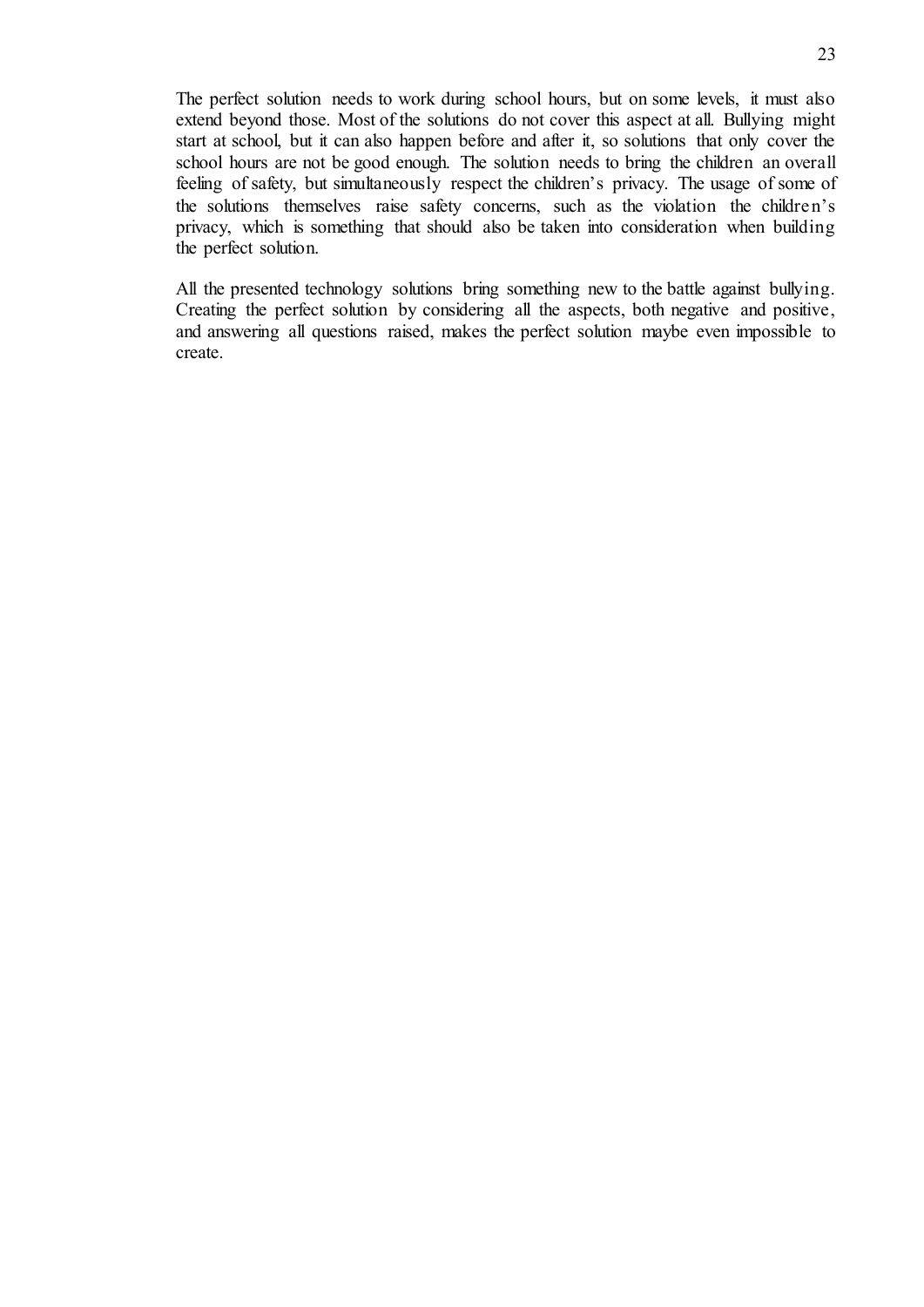## 5. Conclusions

There are a variety of different options on how to use technology as a bullying prevention method. The literature review pointed out four different groups: Serious Games, antibullying apps, bullying detecting algorithms, and solutions that combine more than one type of technology. Cyberbullying was also included as its own group with some of its own prevention tactics, which differ from the other bullying prevention methods.

By going through the possible solutions, it was clear that different kinds of technologies can be used in the battle against bullying. Developing empathy is a very common denominator for the presented solutions, but there are also tools and detectors that have a direct effect on the possible bullying situations. The technology solutions affect the number of bullying incidents that occur, and by decreasing the amount of bullying, the solutions would also decrease the more serious problems that are caused by bullying.

All the groups of possible solutions have their distinctive characteristics and their own negative and positive parts which should be considered. The meaning behind the solutions is good, but the negative outcomes, such as the invasion of privacy, need to be taken into consideration when using them separately or as part of a bigger combination of technologies. The limitations for this study are in the number of articles used because there might be many more kinds of solutions or even groups of solutions that could have been included and would have brought more variety to the solutions. Making the literature searches only in two databases might also have limited the number of suitable papers found because there are also other suitable databases. There is also the possibility that by limiting the searches to only English language papers, there might be many more local technologies that are used but cannot be included in this study due language barriers.

The perfect combination of solutions is something that could be studied more later. Also, the users', in this case the children's, own views on bullying prevention, combining bullying with technology, and what solutions the children might come up with are interesting questions for later studies. These questions are already part of the University of Oulu INTERACT -unit's Make-a-Difference project. However, there is still a need for more research and for many more questions to be answered.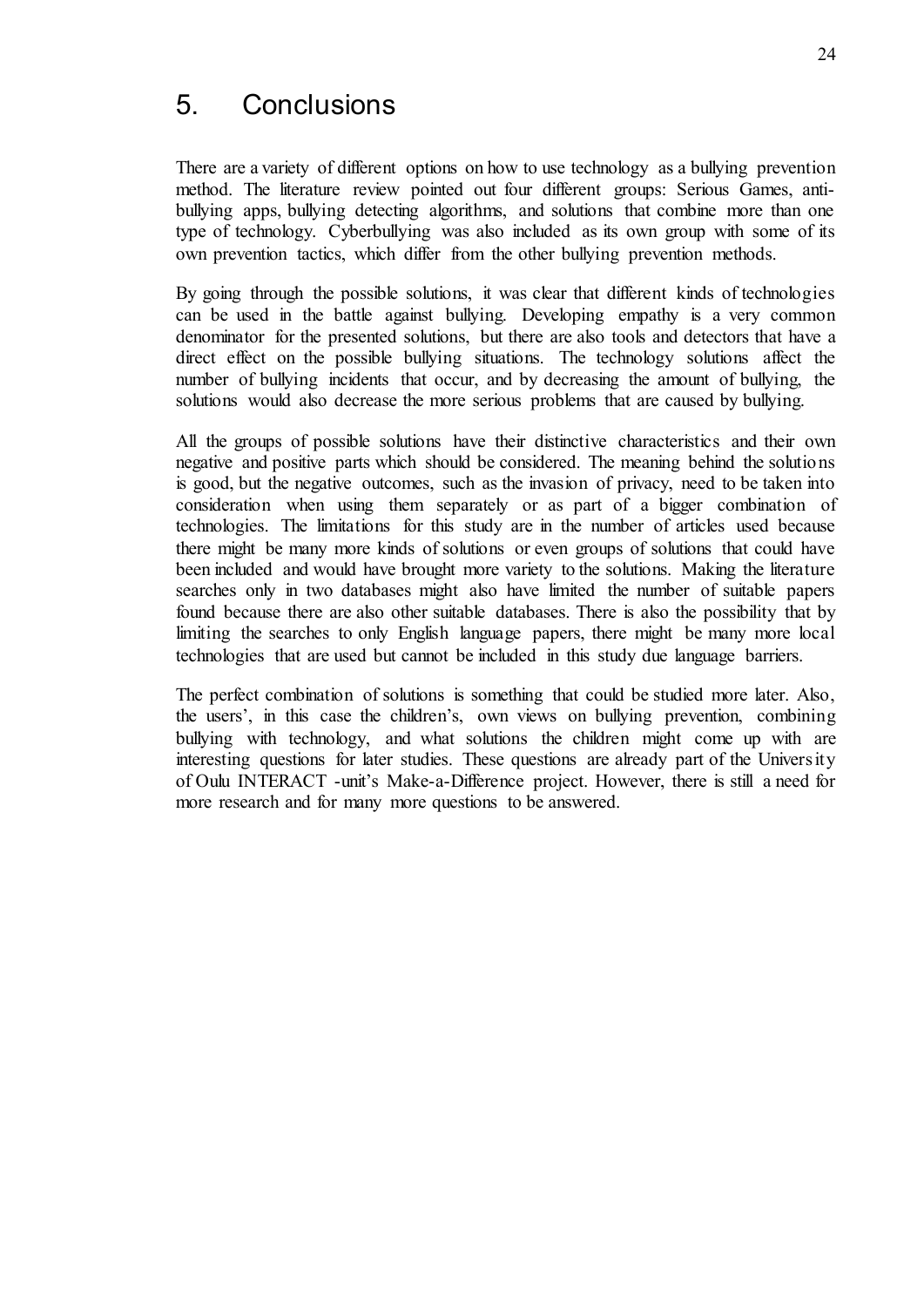## **References**

- Antle, A., Sadka, O., Radu, I., Gong, B., Cheung, V., & Baishya, U. (2019). EmotoTent: Reducing School Violence through Embodied Empathy Games. *Proceedings of the 18th ACM International Conference on Interaction Design and Children (IDC '19).* New York, NY, USA. 755–760. https://doi.org/10.1145/3311927.3326596
- Ashktorab, Z., & Vitak, J. (2016). Designing Cyberbullying Mitigation and Prevention Solutions through Participatory Design With Teenagers. *Proceedings of the 2016 CHI Conference on Human Factors in Computing Systems (CHI '16)*. New York, NY, USA. 3895–3905. https://doi.org/10.1145/2858036.2858548
- Brahnam, S., Roberts, J. J., Nanni, L., Starr, C. L., & Bailey, S. L. (2015). Design of a Bullying Detection/Alert System for School-Wide Intervention. *Human-Computer Interaction: Interaction Technologies.* 695-705. Springer International Publishing. https://doi.org/10.1007/978-3-319-20916-6\_64
- Calvo-Morata, A., Rotaru, D.C., Alonso-Fernández, C., Freire-Morán, M., Martínez-Ortiz, I., & Fernández-Manjón., B. (2020). Validation of a Cyberbullying Serious Game Using Game Analytics. *IEEE Transactions on Learning Technologies, vol. 13, no. 1*. 186–197. https://doi.org/10.1109/TLT.2018.2879354
- Cohen, R., Lam, D., Agarwal, N., Cormier, M., Jagdev, J., Jin, ... Wexler, M. (2014). Using computer technology to address the problem of cyberbullying. *ACM SIGCAS Computers and Society, 44(2)*. 52–61. https://doi.org/10.1145/2656870.2656876
- eConfidence -project. (2020). About eConfidence. Retrieved 3.3.2021 from http://www.econfidence.eu/
- Ferreira, R. C., Frota, M. A., Vasconcelos Filho, J. E., Bastos, A. P. F., Luna, G. L. M., & Rolim, K. M. C. Comparison of Features of a Mobile Application to Report School Violence Through Benchmarking. *The Journal of School Health, 90(4).*  295-300. https://doi.org/10.1111/josh.12876
- Gao, S. & Ye, L. (2019) A Physical and Verbal Bullying Detecting Algorithm Based on K-NN for School Bullying Prevention. *Han S., Ye L., Meng W. (eds) Artificial Intelligence for Communications and Networks. AICON 2019. Lecture Notes of the Institute for Computer Sciences, Social Informatics and Telecommunications Engineering, vol 287.* Springer, Cham. https://doi.org/10.1007/978-3-030-22971- 9\_13
- Hall, L., Jones, S., Paiva, A., & Aylett, R. (2009). FearNot! providing children with strategies to cope with bullying. *Proceedings of the 8th International Conference on Interaction Design and Children (IDC '09).* New York, NY, USA, 276–277. https://doi.org/10.1145/1551788.1551854
- Hall, L., Vala, M., Hall, M., Webster, M., Woods, S., Gordon, A., ... Aylett, R. (2006). FearNot's appearance: reflecting children's expectations and perspectives. *Proceedings of the 6th international conference on Intelligent Virtual Agents (IVA'06).* Berlin, Heidelberg, 407–419. https://doi.org/10.1007/11821830\_33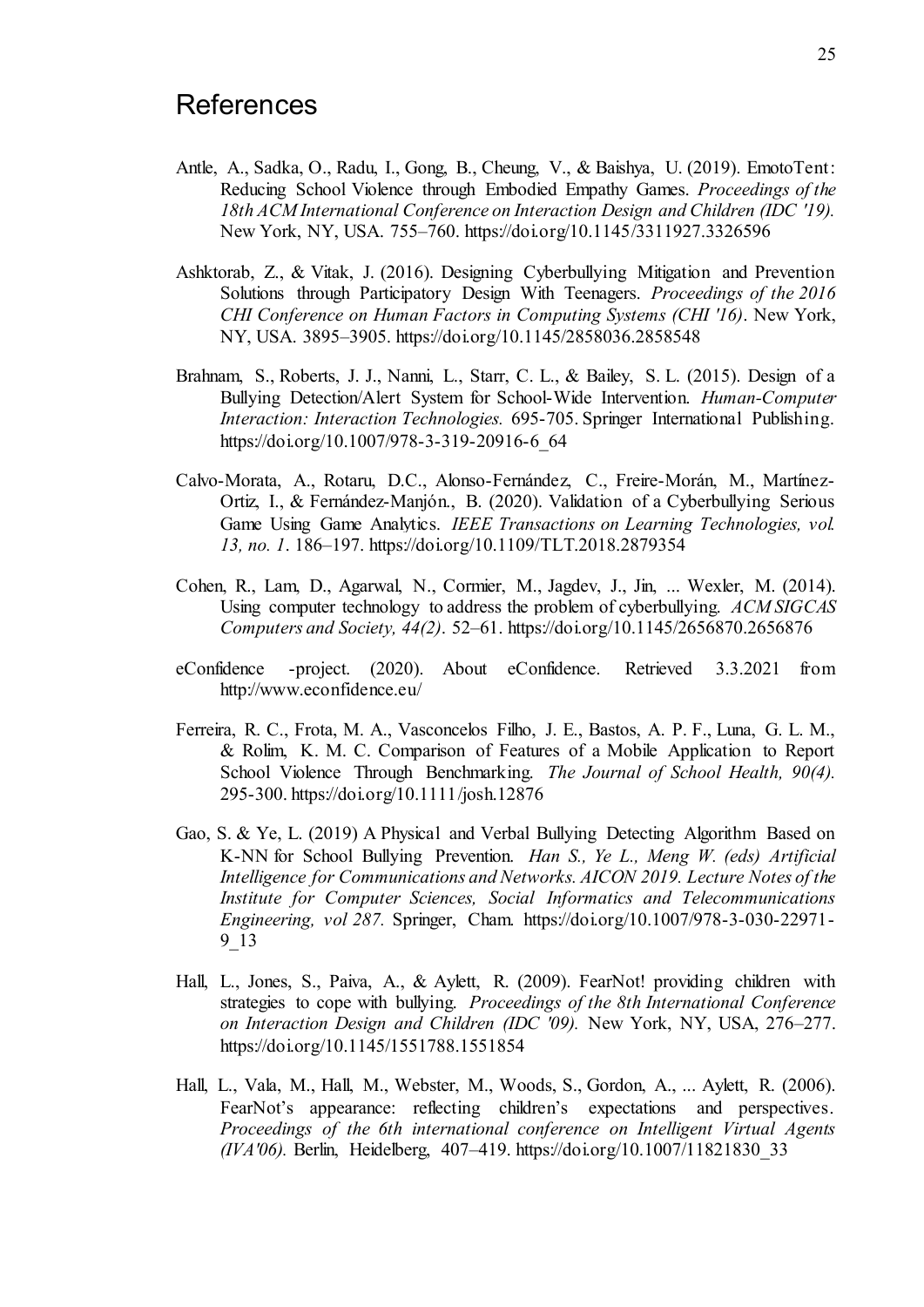- Iivari, N., Ventä-Olkkonen, L., Sharma, S., Molin-Juustila, T., & Kinnunen, E. (2021) CHI Against Bullying: Taking Stock of the Past and Envisioning the Future. *Proceedings of the 2021 CHI Conference on Human Factors in Computing Systems*  $(pp. 1-17)$ .
- Interaction Design Foundation. (2021). Wicked Problems. Retrieved on 16.3.2022 from https://www.interaction-design.org/literature/topics/wicked-problems
- Kantola, A. (2021). Koskelan murhan oikeudenkäynti: Syytetyt suunnittelivat uhrin hakkaamista etukäteen, yksi syytetyistä kävi katsomassa uhria kaksi kertaa surman jälkeen. *Helsingin Sanomat.* Retrieved 3.3.2021 from https://www.hs.fi/kaupunki/art-2000007807265.html
- Kolić-Vehovec, S., Smojver-Ažić, S., Martinac Dorčić, T., & Rončević Zubković, B. (2020). Evaluation of serious game for changing students' behaviour in bullying situation. *Journal of Computer Assisted Learning, 36(3*). 323–334. https://doi.org/10.1111/jcat.,12402
- Kriglstein, S., Hengstberger, F., Fribert, F., Stiehl, K., Schrank, ... Wallner, G. (2020). Be a Buddy not a Bully - Two Educational Games to Help Prevent Bullying in Schools. *Extended Abstracts of the 2020 Annual Symposium on Computer-Human Interaction in Play (CHI PLAY '20).* New York, NY, USA. 287–291. https://doi.org/10.1145/3383668.3419914
- Law, D. M., Shapka, J. D., Hymel, S., Olson, B. F., & Waterhouse, T. (2012). The changing face of bullying: An empirical comparison between traditional and internet bullying and victimization. *Computers in Human Behavior, 28(1)*. 226– 232. https://doi.org/10.1016/j.chb.2011.09.004
- Neo, H., Teo, C., & Boon, J. (2018). Mobile Edutainment Learning Approach: #StopBully. *Proceedings of the 2nd International Conference on Digital Technology in Education (ICDTE 2018).* New York, NY, USA. 6–10. https://doi.org/10.1145/3284497.3284500
- Olweus, D. (2013). School Bullying: Development and Some Important Challenges. *Annual Review of Clinical Psychology, 9(1).* 751–780. https://doi.org/10.1146/annurev-clinpsy-050212-185516
- Raminhos, C., Cláudio, A., Carmo, M., Carvalhosa, S., de Jesus Candeias, M., & Gaspar, A. (2015). A serious game-based solution to prevent bullying. *Proceedings of the 13th International Conference on Advances in Mobile Computing and Multimedia (MoMM 2015).* New York, NY, USA. 63–72. https://doi.org/10.1145/2837126.2837135
- Yang, A. & Salmivalli, C. (2015). Effectiveness of the KiVa antibullying programme on bully-victims, bullies and victims. *Educational Research (Windsor), 57(1).* 80–90. https://doi.org/10.1080/00131881.2014.983724
- Ye, L., Shi, J., Ferdinando, H., Seppänen, T., & Alasaarela, E. (2020). School Violence Detection Based on Multi- sensor Fusion and Improved Relief-F Algorithms. *European Alliance for Innovation International Conference on Artificial Intelligence for Communications and Networks (AICON).* http://urn.fi/urn:nbn:fife2020042822806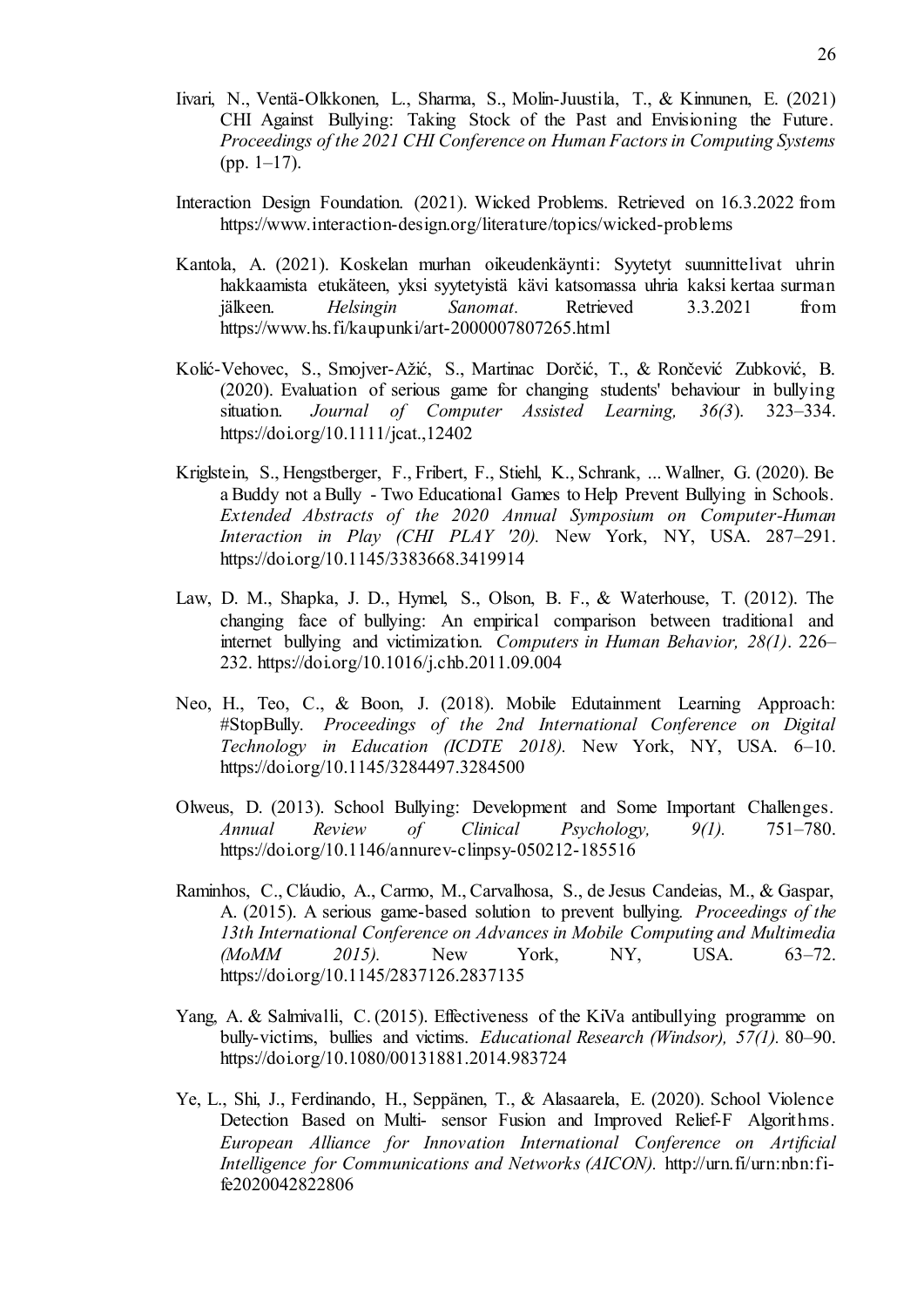## Appendix A. Research plan

#### **Introduction**

Bullying is a serious, world-wide issue that affects many people. Especially when it comes to children and teenagers, bullying can cause severe problems, and therefore it needs to be stopped as soon as possible. Even recently bullying has been brought up by the media, but there still do not seem to be any valid solutions that could be used when bullying occurs.

Since technology has become a part of our everyday life, it has also been suggested as an option for solving the bullying issue. The question is, how can technology be used to tackle bullying?

#### **Research problem and research methods**

The goal of this research is to present the means in which technology can be used to fight bullying. The issue is finding out what technological solutions already exist to deal with the problem and in what ways can technology be used to find out if bullying happens. This research is a literature review, which focuses on obtaining a general view of what has been achieved in the bullying-related issues in the field of computer science and human computer interaction.

#### **Limitations**

The limitation of this study is the number of articles used. There might be several kinds of solutions or even groups of solutions that could have been included.

#### **Preliminary earlier research**

In Finland a widely known bullying prevention strategy is the KiVa antibullying program. The program aims to reduce bullying by providing the bystanders with means to intervene in the bullying situations. (Yang & Salmivalli, 2015)

#### **List of main prior literature in relation to the background theory**

Yang, A. & Salmivalli, C. (2015). Effectiveness of the KiVa antibullying programme on bully-victims, bullies, and victims. Educational Research (Windsor), 57(1), 80– 90. <https://doi.org/10.1080/00131881.2014.983724>

#### **Timetable**

The literary research was performed during summer 2020, the main structure of the candidate thesis was written in spring 2021, and the final edits are performed during March and April of 2022. The final version of the candidate thesis will be ready by the end of April 2022.

#### **Preliminary structure of contents**

Prior research, discussion, conclusions